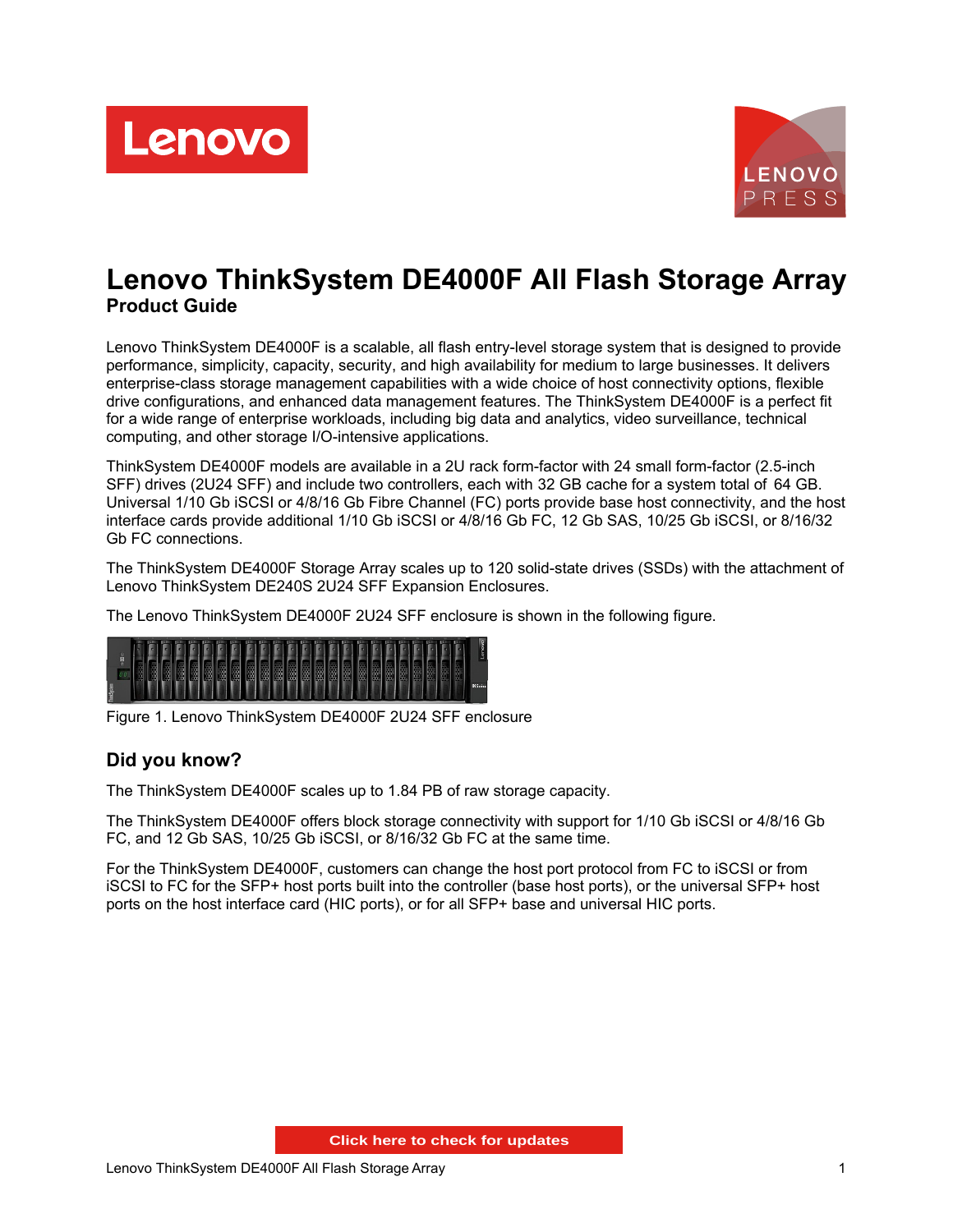## **Key features**

The ThinkSystem DE4000F offers the following key features and benefits:

- All-flash array capabilities to meet the demand for higher speed storage and provide higher IOPs and bandwidth with lower power usage and total cost of ownership than hybrid or HDD-based solutions.
- Scalable entry-level storage with dual active/active controller configurations with 32 GB cache per controller for high availability and performance.
- Improved performance and data protection with Dynamic Disk Pools (DDP) technology, as well as support for traditional RAID 0, 1, 3, 5, 6, and 10.
- Flexible host connectivity to match diverse client needs with support for 1/10 Gb iSCSI or 4/8/16 Gb FC, and 12 Gb SAS, 10/25 Gb iSCSI, or 8/16/32 Gb FC connectivity at the same time.
- 12 Gb SAS drive-side connectivity with support for up to 24x 2.5-inch small form factor (SFF) drives in the 2U24 SFF enclosures.
- Scalability to up to 120 SFF drives with the attachment of up to four ThinkSystem DE240S 2U24 SFF expansion enclosures to satisfy growing needs for storage capacity and performance.
- Rich set of storage management functions comes with the system, including Dynamic Disk Pools, snapshots, volume copy, thin provisioning, and asynchronous mirroring.
- Optional synchronous mirroring licensed function for continuous data availability.
- Intuitive, web-based GUI for easy system setup and management.
- Designed for 99.9999% availability with redundant hot-swap components, including controllers and I/O modules, power supplies, proactive maintenance, and non-disruptive firmware upgrades.

The following solid-state drives are supported in the 2U24 SFF enclosures:

- Capacity-optimized SSDs (1 drive write per day [DWD]): 3.84 TB, 7.68 TB, and 15.36 TB
- High performance SSDs (3 DWD): 800 GB, 1.6 TB
- High performance self-encrypting FIPS SSDs (3 DWD): 1.6 TB

All drives are dual-port and hot-swappable. Drives of the same form factor can be intermixed within the appropriate enclosure, which provides the flexibility to address performance and capacity needs within a single enclosure.

Up to four ThinkSystem DE240S 2U24 SFF expansion enclosures are supported by a single ThinkSystem DE4000F system. More drives and expansion enclosures are designed to be dynamically added with virtually no downtime, which helps to quickly and seamlessly respond to ever-growing capacity demands.

The ThinkSystem DE4000F offers high levels of system and data availability with the following technologies:

- Dual-active controller modules with automatic load balancing and failover
- Mirrored data cache with flash backup (battery-backed destaging to flash)
- Dual-port SAS SSDs with automatic drive failure detection and rebuild with global hot spares
- Redundant, hot-swappable and customer replaceable hardware components, including SFP/SFP+ transceivers, controller and I/O modules, power supplies, and drives
- Automated path failover support for the data path between the host and the drives with multipathing software
- Non-disruptive controller and drive firmware upgrades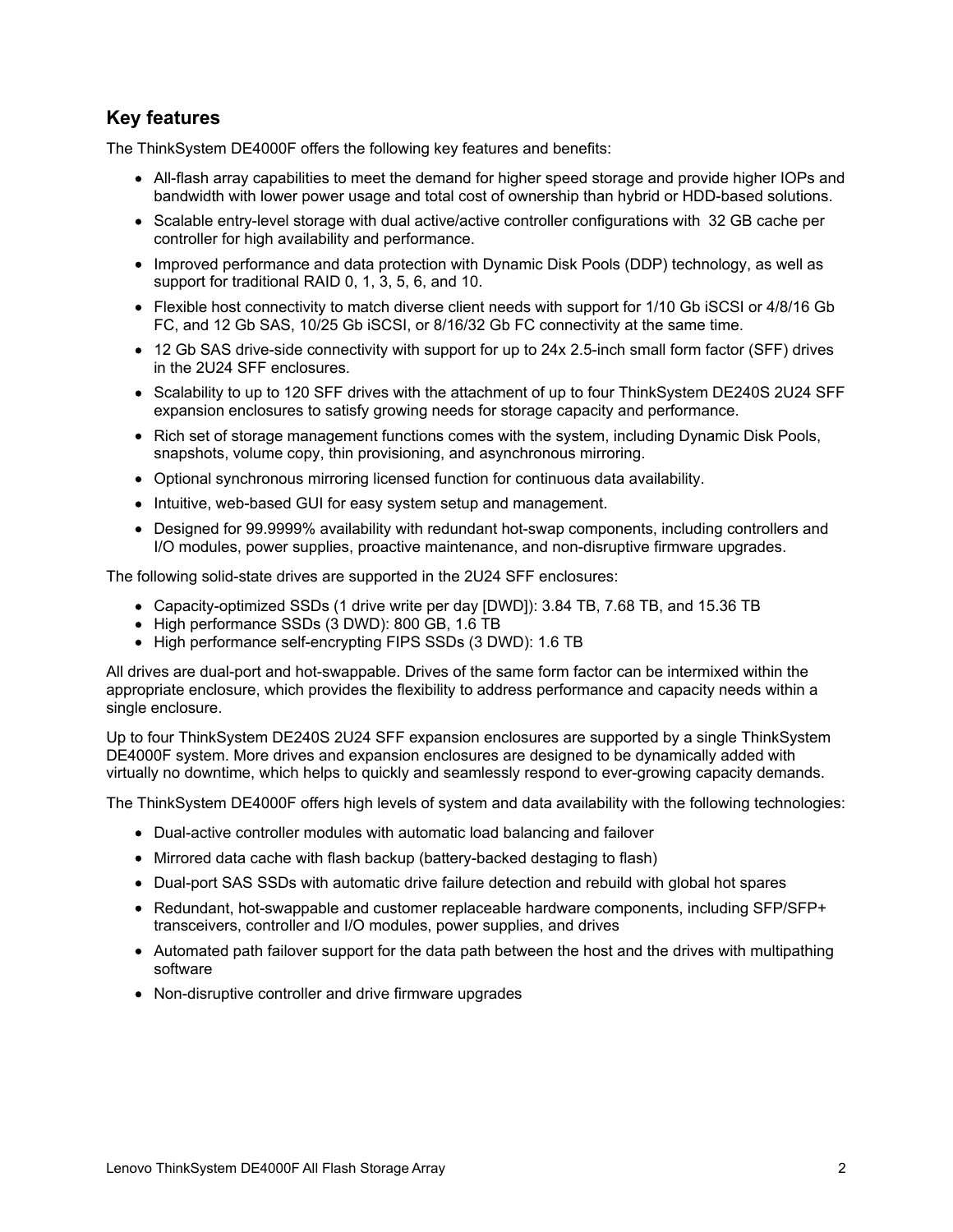## **Components and connectors**

The following figure shows the front of the ThinkSystem DE4000F and DE240S 2U SFF enclosures.





The front of the ThinkSystem DE4000F and DE240S 2U SFF enclosures includes the following components:

- 24 SFF hot-swap drive bays
- Enclosure status LEDs
- Enclosure ID LED

The following figure shows the rear of the ThinkSystem DE4000F 2U controller enclosure.



Figure 3. ThinkSystem DE4000F 2U controller enclosure rear view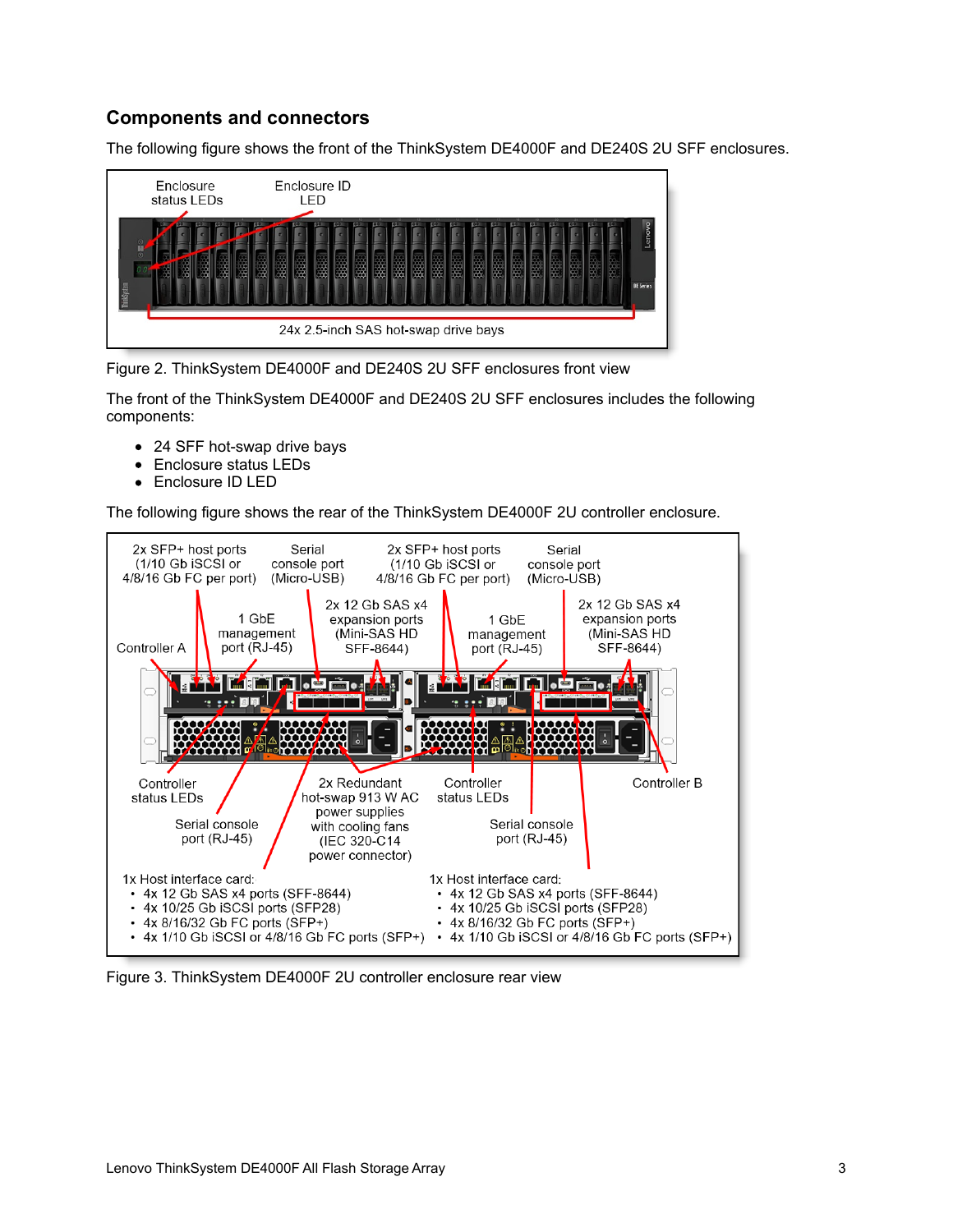The rear of the ThinkSystem DE4000F 2U controller enclosure includes the following components:

- Two redundant hot-swap controllers, each with the following ports:
	- Two SFP+ base host ports for 1/10 Gb iSCSI or 4/8/16 Gb FC connectivity.
	- One slot for the host interface card (a host interface card is required):
		- Four 12 Gb SAS x4 host ports (Mini-SAS HD SFF-8644).
			- Four 10/25 Gb iSCSI host ports (SFP28).
			- Four 8/16/32 Gb FC host ports (SFP+).
			- Four 1/10 Gb iSCSI or 4/8/16 Gb FC host ports (SFP+).
	- Two 12 Gb SAS x4 expansion ports (Mini-SAS HD SFF-8644) for connections to the expansion enclosures.
	- One RJ-45 10/100/1000 Mb Ethernet port for out-of-band management. **Note:** The Ethernet port (P2) next to the GbE management port is not available for use.
	- Two serial console ports (RJ-45 and Micro-USB) for another means to configure the system.
	- One USB Type A port (reserved for factory use)
- Two redundant hot-swap 913 W (100 240 V) AC power supplies (IEC 320-C14 power connector) with integrated cooling fans.

The following figure shows the rear of the ThinkSystem DE240S 2U expansion enclosure.



Figure 4. ThinkSystem DE240S 2U expansion enclosure rear view

The rear of the ThinkSystem DE240S 2U expansion enclosure includes the following components:

- Two redundant hot-swap I/O Modules; each I/O Module provides four 12 Gb SAS x4 expansion ports (Mini-SAS HD SFF-8644) for connections to the controller enclosures and for connecting the expansion enclosures between each other.
- Two redundant hot-swap 913 W (100 240 V) AC power supplies (IEC 320-C14 power connector) with integrated cooling fans.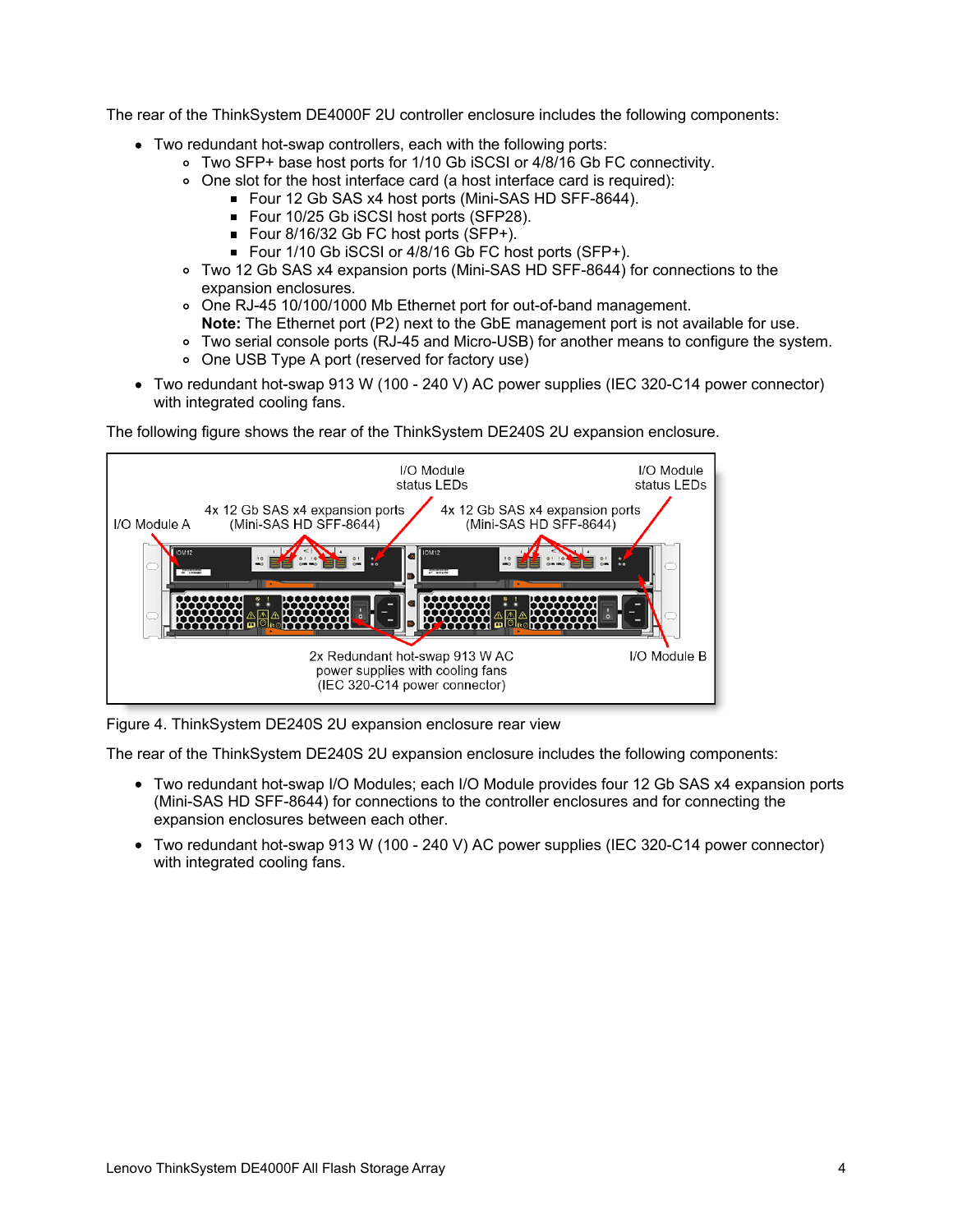## **System specifications**

The following table lists the ThinkSystem DE4000F storage system specifications.

**Note:** The supported hardware options, software features, and interoperability listed in this product guide are based on the software version 11.60. For details about specific software releases that introduced support for certain hardware options and software features, refer to the Release notes of the particular software release for the ThinkSystem DE4000F that can be found at: <http://datacentersupport.lenovo.com>

| <b>Attribute</b>                | <b>Specification</b>                                                                                                                                                                                                         |  |  |  |  |  |
|---------------------------------|------------------------------------------------------------------------------------------------------------------------------------------------------------------------------------------------------------------------------|--|--|--|--|--|
| Form factor                     | • DE4000F 2U24 SFF controller enclosure (Machine Type 7Y76): 2U rack mount.<br>• DE240S 2U24 SFF expansion enclosure (Machine Type 7Y68): 2U rack mount.                                                                     |  |  |  |  |  |
| Controller<br>configuration     | Dual active-active controller configuration with automatic load balancing.                                                                                                                                                   |  |  |  |  |  |
| <b>RAID levels</b>              | RAID 0, 1, 3, 5, 6, and 10; Dynamic Disk Pools.<br>Note: RAID 3 can be configured only through the CLI.                                                                                                                      |  |  |  |  |  |
| Controller cache                | 64 GB per system (32 GB per controller). Cache mirroring between the controllers. Flash-<br>backed cache protection (includes battery for destaging to flash).                                                               |  |  |  |  |  |
| Drive bays                      | Up to 120 hot-swap drive bays with up to five 2U24 SFF enclosures per system (Controller unit<br>with up to four expansion units).                                                                                           |  |  |  |  |  |
| Drive technology                | • 12 Gb SAS SSDs and FIPS SSDs.<br>• Intermix of FIPS drives and non-FIPS drives is supported within a system.<br>• Intermix of FIPS drives and non-FIPS drives is not supported within a volume group or<br>disk pool.      |  |  |  |  |  |
| Drive expansion<br>connectivity | • 2x 12 Gb SAS x4 (Mini-SAS HD SFF-8644) expansion ports on each of two controllers<br>in the controller enclosure for the attachment of the expansion enclosures.                                                           |  |  |  |  |  |
|                                 | • 4x 12 Gb SAS x4 (Mini-SAS HD SFF-8644) expansion ports on each of two I/O modules<br>in the expansion enclosure for the attachment to the controller enclosure and daisy<br>chaining of the expansion enclosures.          |  |  |  |  |  |
| <b>Drives</b>                   | SFF drives:<br>• 3.84 TB, 7.68 TB, and 15.36 TB SAS SSDs (1 DWD)<br>• 800 GB, 1.6 TB SAS SSDs (3 DWD)<br>• 1.6 TB SAS FIPS SSDs (3 DWD)                                                                                      |  |  |  |  |  |
| Storage capacity                | Up to 1.84 PB (120x 15.36 TB SAS SSDs).                                                                                                                                                                                      |  |  |  |  |  |
| Host connectivity               | Base ports (per controller enclosure with two controllers):<br>• 4x 1/10 Gb iSCSI (RJ-45 [1 Gb iSCSI only], DAC, or SW fiber optics [LC]) or 4/8/16 Gb<br>FC (SW fiber optics [LC]) SFP+ host ports (2 ports per controller) |  |  |  |  |  |
|                                 | Additional ports on host interface cards (per controller enclosure with two controllers):<br>• 8x 12 Gb SAS host ports (Mini-SAS HD, SFF-8644) (4 ports per controller)                                                      |  |  |  |  |  |
|                                 | • 8x 10/25 Gb iSCSI SFP28 host ports (DAC or SW fiber optics [LC]) (4 ports per<br>controller)                                                                                                                               |  |  |  |  |  |
|                                 | • 8x 8/16/32 Gb FC SFP+ host ports (SW fiber optics [LC]) (4 ports per controller)                                                                                                                                           |  |  |  |  |  |
|                                 | • 8x 1/10 Gb iSCSI (RJ-45 [1 Gb iSCSI only], DAC, or SW fiber optics [LC]) or 4/8/16 Gb<br>FC (SW fiber optics [LC]) SFP+ host ports (4 ports per controller)                                                                |  |  |  |  |  |
|                                 | Note: Two host interface cards are required for selection (one per controller).                                                                                                                                              |  |  |  |  |  |

Table 1. ThinkSystem DE4000F system specifications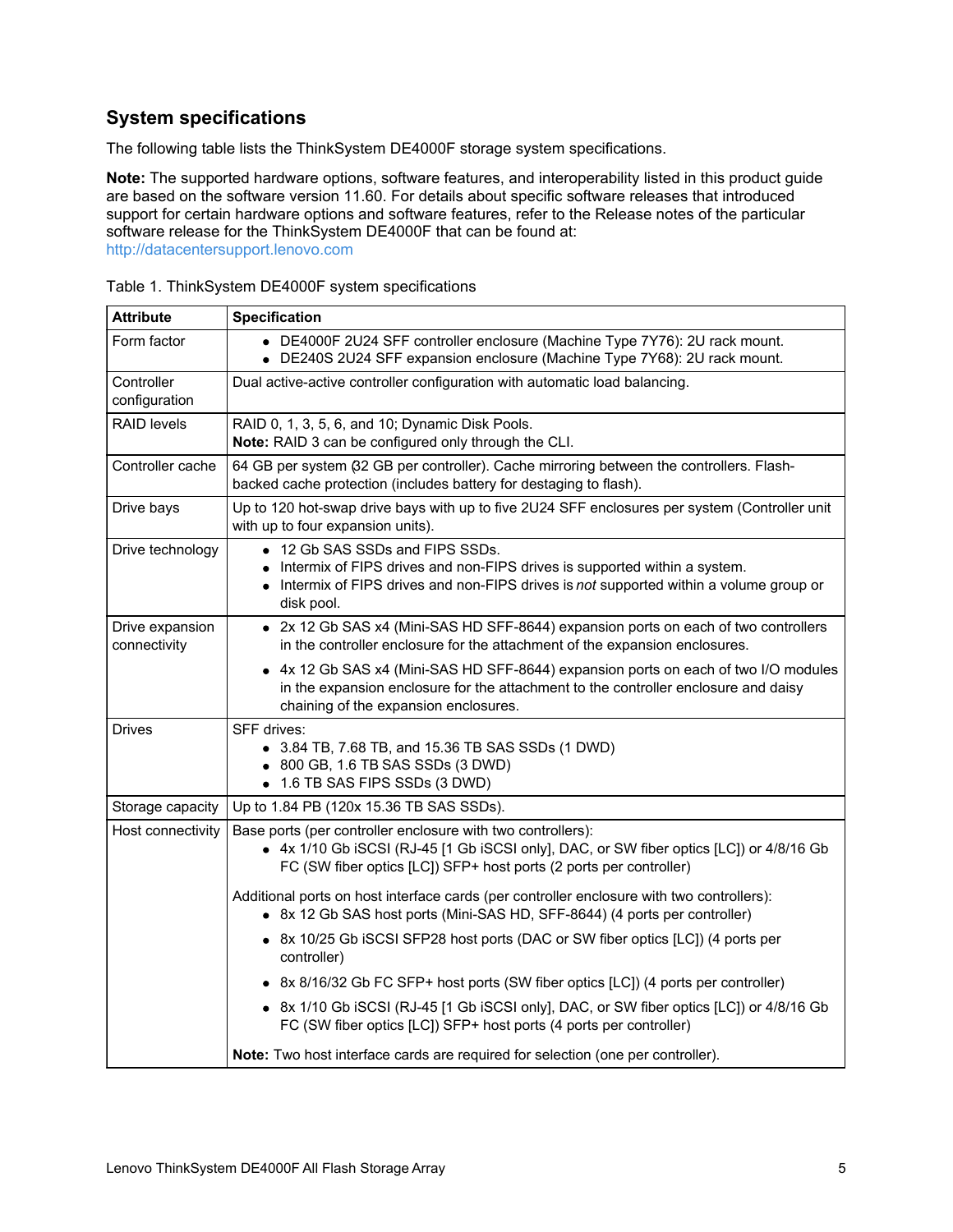| <b>Attribute</b>              | <b>Specification</b>                                                                                                                                                                                                                                                                                                                                                                                                                                                                                                     |
|-------------------------------|--------------------------------------------------------------------------------------------------------------------------------------------------------------------------------------------------------------------------------------------------------------------------------------------------------------------------------------------------------------------------------------------------------------------------------------------------------------------------------------------------------------------------|
| Host operating<br>systems     | Microsoft Windows Server 2012 R2, 2016, and 2019; Red Hat Enterprise Linux (RHEL) 6, 7,<br>and 8; SUSE Linux Enterprise Server (SLES) 11, 12, and 15; VMware vSphere 6.5, 6.7, and<br>7.0.                                                                                                                                                                                                                                                                                                                               |
| Standard<br>software features | Dynamic Disk Pools, snapshots (up to 512 targets), volume copy, thin provisioning (DDP only),<br>data assurance, and asynchronous mirroring.                                                                                                                                                                                                                                                                                                                                                                             |
| Optional<br>software features | Synchronous mirroring.                                                                                                                                                                                                                                                                                                                                                                                                                                                                                                   |
| Performance*                  | • Up to 300 000 random read IOPS (4 KB blocks).<br>• Up to 109 000 random write IOPS (4 KB blocks).<br>• Up to 9.2 GBps sequential read throughput (64 KB blocks).<br>• Up to 2.7 GBps sequential write throughput (64 KB blocks).                                                                                                                                                                                                                                                                                       |
| Configuration<br>maximums**   | • Maximum storage capacity: 1.84 PB<br>• Maximum number of logical volumes: 512<br>• Maximum logical volume size: 2 PB<br>Maximum thin-provisioned logical volume size (DDP only): 256 TB<br>Maximum number of drives in a RAID volume group:<br>o RAID 0, 1/10: 120<br>○ RAID 3, 5, 6:30<br>• Maximum number of DDP arrays: 20<br>• Maximum number of drives in a DDP array: 120 (11 drives minimum)<br>• Maximum number of hosts: 256<br>• Maximum number of snapshots: 512<br>• Maximum number of mirroring pairs: 32 |
| Cooling                       | Redundant cooling with the fans that are built into power supplies.                                                                                                                                                                                                                                                                                                                                                                                                                                                      |
| Power supply                  | Two redundant hot-swap 913 W (100 - 240 V) Platinum AC power supplies.                                                                                                                                                                                                                                                                                                                                                                                                                                                   |
| Hot-swap parts                | Controllers, I/O modules, drives, power supplies, and SFP+/SFP28 transceivers.                                                                                                                                                                                                                                                                                                                                                                                                                                           |
| Management<br>ports           | • 1x 1 GbE port (UTP, RJ-45) per controller for out-of-band management.<br>2x Serial console ports (RJ-45 and Micro-USB) for system configuration.<br>• In-band management via I/O path.                                                                                                                                                                                                                                                                                                                                 |
| Management<br>interfaces      | System Manager web-based GUI; SAN Manager standalone GUI; SSH CLI; Serial console CLI;<br>SMI-S Provider; SNMP, email, and syslog alerts; optional Lenovo XClarity.                                                                                                                                                                                                                                                                                                                                                      |
| Security features             | Secure Socket Layer (SSL), Secure Shell (SSH), user level security, role-based access control<br>(RBAC), LDAP authentication.                                                                                                                                                                                                                                                                                                                                                                                            |
| Warranty and<br>support       | Three-year customer-replaceable unit and onsite limited warranty with 9x5 next business day<br>(NBD) parts delivered. Also available are 9x5 NBD onsite response, 24x7 coverage with 2-hour<br>or 4-hour onsite response, or 6-hour or 24-hour committed repair (select areas), YourDrive<br>YourData, Premier Support, and 1-year or 2-year post-warranty extensions.                                                                                                                                                   |
| Software<br>maintenance       | Included in the base warranty and any Lenovo warranty extensions.                                                                                                                                                                                                                                                                                                                                                                                                                                                        |
| Dimensions                    | $\bullet$ Height: 85 mm (3.4 in.)<br>Width: 449 mm (17.7 in.)<br>Depth: 553 mm (21.8 in.)                                                                                                                                                                                                                                                                                                                                                                                                                                |
| Weight                        | 27.6 kg (60.8 lb) (Fully configured)                                                                                                                                                                                                                                                                                                                                                                                                                                                                                     |

\* Estimated performance based on internal measurements.

\*\* For a detailed list of configuration limits and restrictions for a specific version of the software, refer to the Lenovo Data Center Support website:

<http://datacentersupport.lenovo.com>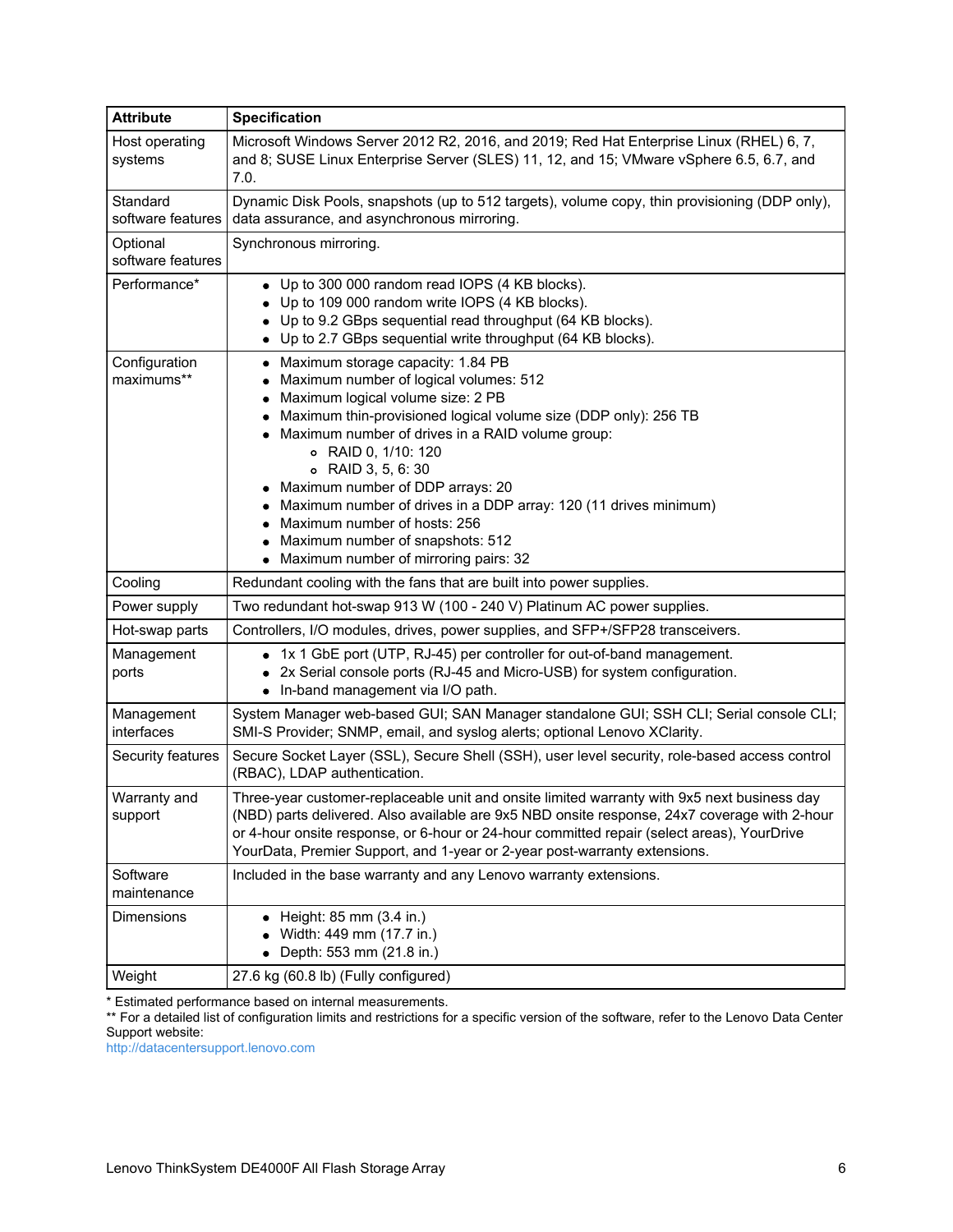## <span id="page-6-0"></span>**Controller enclosures**

The following table lists the relationship models of the ThinkSystem DE4000F All Flash Storage Array.

Table 2. ThinkSystem DE4000F relationship models

|                                                                                                                                                      | <b>Part number</b> |                                 |                                      |  |  |  |
|------------------------------------------------------------------------------------------------------------------------------------------------------|--------------------|---------------------------------|--------------------------------------|--|--|--|
| <b>Description</b>                                                                                                                                   | Japan              | <b>European</b><br><b>Union</b> | <b>Other</b><br>markets<br>worldwide |  |  |  |
| Lenovo ThinkSystem DE4000F SAS All Flash Array SFF (64 GB<br>cache, 4x 16 Gb FC base ports [no SFPs], 8x 12 Gb SAS HIC<br>ports)                     | 7Y76A008JP         | 7Y76A00BEA                      | 7Y76A005WW                           |  |  |  |
| Lenovo ThinkSystem DE4000F FC All Flash Array SFF (64 GB<br>cache, 4x 16 Gb FC base ports [no SFPs], 8x 16 Gb FC HIC ports<br>I [no SFPs])           |                    |                                 | 7Y76A009JP 17Y76A00CEA 17Y76A006WW   |  |  |  |
| Lenovo ThinkSystem DE4000F ISCSI All Flash Array SFF (64 GB<br>cache, 4x 10 Gb iSCSI base ports [no SFPs], 8x 10/25 Gb iSCSI<br>HIC ports [no SFPs]) |                    |                                 | 7Y76A00AJP 7Y76A00DEA 7Y76A007WW     |  |  |  |

The following table lists the CTO base models for the ThinkSystem DE4000F.

#### Table 3. ThinkSystem DE4000F CTO base models

| Description                                            | <b>Machine</b><br>Type/Model | <b>Feature</b><br>code · |
|--------------------------------------------------------|------------------------------|--------------------------|
| Lenovo ThinkSystem Storage 2U24 Chassis (with 2x PSUs) | 7Y76CTO1WW B38L              |                          |

### **Configuration notes:**

- For Relationship models, two DE4000 controllers (feature code B4BB) are included in the model configuration.
- For CTO models, two DE4000 controllers (feature code B4BB) are selected by default in the configurator, and the selection cannot be changed.

The models of the ThinkSystem DE4000F ship with the following items:

- One chassis with the following components:
	- Two controllers
	- Two power supplies
	- Two host interface cards
- Rack Mount Kit
- 2 m USB Cable (USB Type A to Micro-USB)
- *Quick Installation Guide*
- *Electronic Publications Flyer*
- Two power cables:
	- Relationship models listed in this section: 1.5 m, 10A/100-250V, C13 to IEC 320-C14 rack power cables
	- CTO models: Customer-configured power cables

**Note:** The Relationship models of the ThinkSystem DE4000F listed in this section ship without SFP+/SFP28 optical transceivers or DAC cables; they should be purchased for the system (see [Controllers](#page-7-0) for details).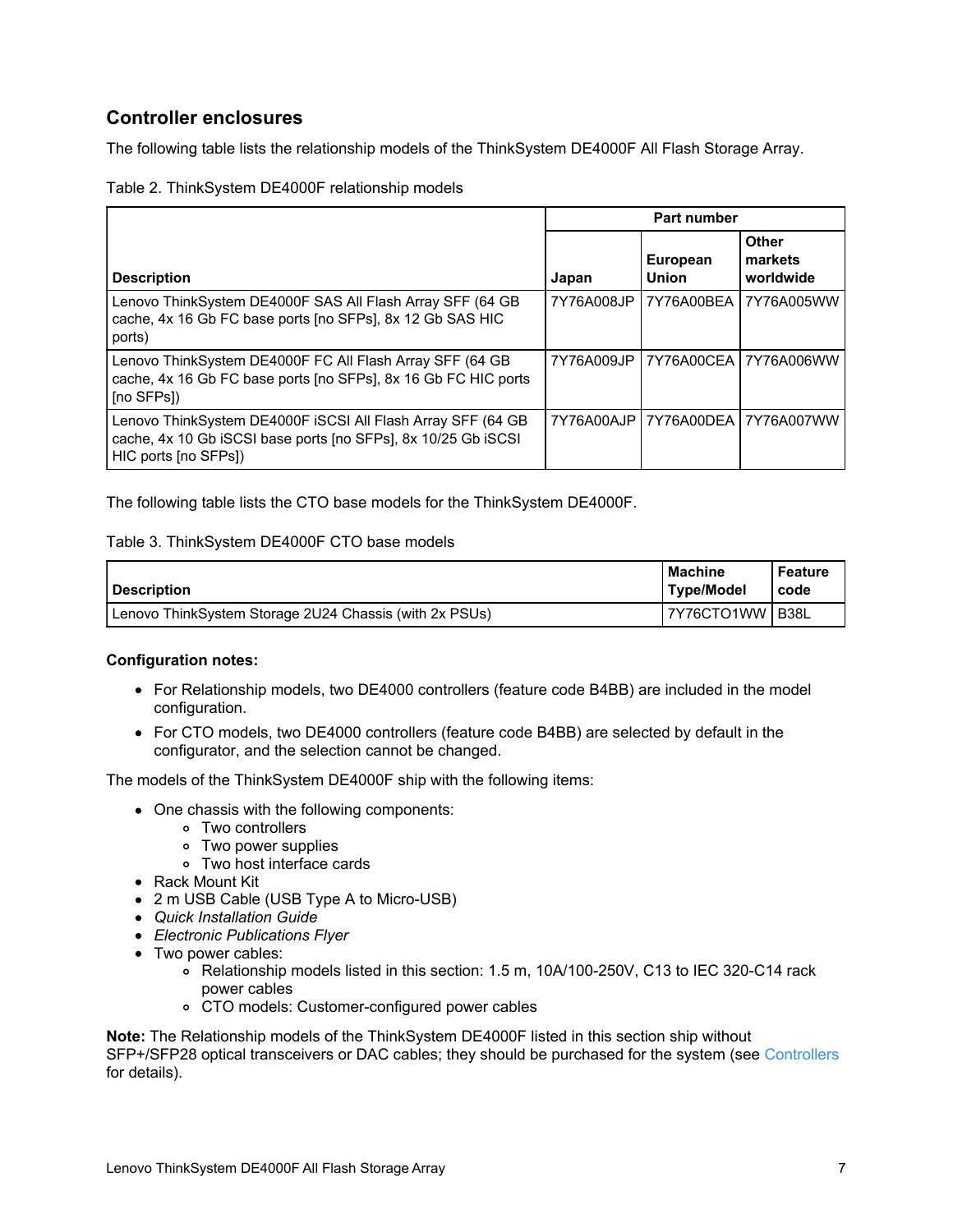## <span id="page-7-0"></span>**Controllers**

The ThinkSystem DE4000F controller enclosures ship with two DE4000 controllers. A *controller* provides interfaces for host connectivity, management, and internal drives, and it runs storage management software. Each DE4000 controller ships with 32 GB cache for a system total of 64 GB.

The ThinkSystem DE4000F controller enclosures ship with four universal ports (two ports per controller) for 1/10 Gb iSCSI or 4/8/16 Gb FC host connectivity. Each controller also has one expansion slot for a host interface card (HIC).

The following host interfaces can be added to the ThinkSystem DE4000F controller enclosures with HICs:

- 8x 12 Gb SAS x4 (Mini-SAS HD SFF-8644) ports (4 ports per HIC) for SAS connectivity
- 8x 10/25 GbE SFP28 ports (4 ports per HIC) for 10/25 Gb iSCSI connectivity (require optical transceivers or DAC cables that should be purchased for the HICs)
- 8x 1/10 Gb iSCSI or 4/8/16 Gb FC SFP+ ports (4 ports per HIC) for iSCSI or FC connectivity (require transceivers or DAC cables [10 Gb iSCSI only] that should be purchased for the HICs)
- 8x 8/16/32 Gb FC SFP+ ports (4 ports per HIC) for FC connectivity (require optical transceivers that should be purchased for the HICs)

Each DE4000 controller also provide two 12 Gb SAS x4 expansion ports (Mini-SAS HD SFF-8644 connectors) for the attachment of the ThinkSystem DE Series expansion units.

#### **Configuration notes:**

- Both controllers must have the same cache size, 32 GB.
- Two host interface cards are required for selection (one per controller).
- All four SFP+ base ports in the system must have the same connectivity type (either iSCSI or FC, but not both types) and the same type of SFP+ media (either optical transceivers or DAC cables, but not both types).
- Both controllers must have the same type of the host interface card installed (12 Gb SAS SFF-8644, 10 Gb iSCSI / 16 Gb FC SFP+, 10/25 Gb iSCSI SFP28, or 32 Gb FC SFP+), and both cards must have SFP+/SFP28 media of the same type (either optical transceivers or DAC cables, but not both types).

The following table lists the supported host port configurations for the ThinkSystem DE4000F controller enclosures (each row in the table represents a supported combination of the host ports).

| Port type and total number of ports  |                                            |                        |                      |  |  |  |  |
|--------------------------------------|--------------------------------------------|------------------------|----------------------|--|--|--|--|
| 12 Gb SAS (SFF-8644)                 | 1/10 Gb iSCSI (SFP+)<br>or 16 Gb FC (SFP+) | 10/25 Gb iSCSI (SFP28) | 32 Gb FC (SFP+)      |  |  |  |  |
| Base ports with additional HIC ports |                                            |                        |                      |  |  |  |  |
|                                      | 12 (6 per controller)                      |                        |                      |  |  |  |  |
| 8 (4 per controller)                 | 4 (2 per controller)                       |                        |                      |  |  |  |  |
|                                      | 4 (2 per controller)                       | 8 (4 per controller)   |                      |  |  |  |  |
|                                      | 4 (2 per controller)                       |                        | 8 (4 per controller) |  |  |  |  |

|  |  | Table 4. ThinkSystem DE4000F host port configurations |
|--|--|-------------------------------------------------------|
|  |  |                                                       |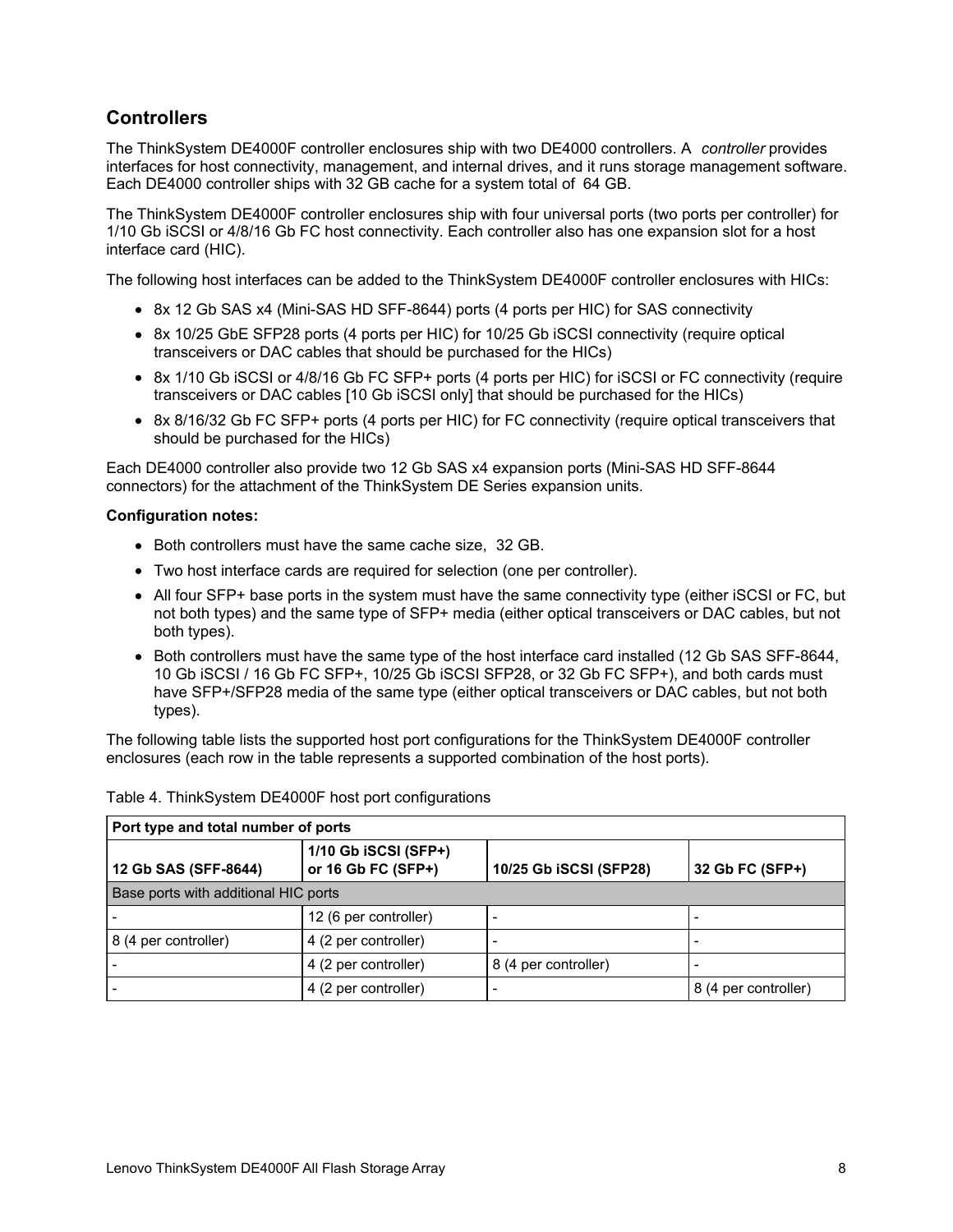The following table lists the DE4000F controller and supported connectivity options.

| Table 5. DE4000F controller and connectivity options |  |  |
|------------------------------------------------------|--|--|
|                                                      |  |  |

|                                                                                         |             |                               | <b>Maximum</b><br>quantity per |
|-----------------------------------------------------------------------------------------|-------------|-------------------------------|--------------------------------|
|                                                                                         |             | <b>Feature</b>                | controller                     |
| <b>Description</b>                                                                      | Part number | code                          | enclosure                      |
| Controllers                                                                             |             |                               |                                |
| Lenovo ThinkSystem DE4000 Controller 32GB                                               | None*       | <b>B88D</b>                   | $\overline{2}$                 |
| Host interface cards                                                                    |             |                               |                                |
| Lenovo ThinkSystem DE4000 HIC, 12Gb SAS, 4 ports                                        | 4C57A14367  | <b>B4B8</b>                   | $\overline{c}$                 |
| Lenovo ThinkSystem DE4000 HIC, 10/25GbE iSCSI, 4 ports                                  | 4C57A14369  | B4BA                          | $\overline{2}$                 |
| Lenovo ThinkSystem DE4000 HIC, 16Gb FC/10GbE, 4 ports                                   | 4C57A14366  | <b>B4B7</b>                   | $\overline{c}$                 |
| Lenovo ThinkSystem DE4000 HIC, 32Gb FC, 4 ports                                         | 4C57A14368  | <b>B4B9</b>                   | $\overline{2}$                 |
| SFP+ options for base ports and 10 Gb iSCSI / 16 Gb FC host interface card              |             |                               |                                |
| 1Gb RJ-45 iSCSI SFP+ Module (1-pack)                                                    | 4XF7A14917  | <b>B4K7</b>                   | 12                             |
| Lenovo 10Gb iSCSI/16Gb FC Universal SFP+ Module                                         | 4M17A13527  | <b>B4B2</b>                   | 12                             |
| SFP28 options for 10/25 Gb iSCSI host interface card                                    |             |                               |                                |
| Lenovo 10/25GbE iSCSI SFP28 Module                                                      | 4M17A13529  | <b>B4B4</b>                   | 8                              |
| SFP+ options for 32 Gb FC host interface card                                           |             |                               |                                |
| Lenovo 32Gb FC SFP+ Transceiver                                                         | 4M17A13528  | B4B3                          | 8                              |
| OM4 cable options for 16/32 Gb FC and 10/25 Gb iSCSI SW SFP+/SFP28 optical transceivers |             |                               |                                |
| Lenovo 0.5m LC-LC OM4 MMF Cable                                                         | 4Z57A10845  | B <sub>2P9</sub>              | 12                             |
| Lenovo 1m LC-LC OM4 MMF Cable                                                           | 4Z57A10846  | B <sub>2</sub> PA             | 12                             |
| Lenovo 3m LC-LC OM4 MMF Cable                                                           | 4Z57A10847  | B <sub>2</sub> PB             | 12                             |
| Lenovo 5m LC-LC OM4 MMF Cable                                                           | 4Z57A10848  | B <sub>2</sub> PC             | 12                             |
| Lenovo 10m LC-LC OM4 MMF Cable                                                          | 4Z57A10849  | B <sub>2</sub> P <sub>D</sub> | 12                             |
| Lenovo 15m LC-LC OM4 MMF Cable                                                          | 4Z57A10850  | B <sub>2</sub> PE             | 12                             |
| Lenovo 25m LC-LC OM4 MMF Cable                                                          | 4Z57A10851  | B <sub>2</sub> PF             | 12                             |
| Lenovo 30m LC-LC OM4 MMF Cable                                                          | 4Z57A10852  | B <sub>2</sub> P <sub>G</sub> | 12                             |
| OM3 cable options for 16/32 Gb FC and 10/25 Gb iSCSI SW SFP+/SFP28 optical transceivers |             |                               |                                |
| Lenovo 0.5m LC-LC OM3 MMF Cable                                                         | 00MN499     | ASR <sub>5</sub>              | 12                             |
| Lenovo 1m LC-LC OM3 MMF Cable                                                           | 00MN502     | ASR6                          | 12                             |
| Lenovo 3m LC-LC OM3 MMF Cable                                                           | 00MN505     | ASR7                          | 12                             |
| Lenovo 5m LC-LC OM3 MMF Cable                                                           | 00MN508     | ASR8                          | 12                             |
| Lenovo 10m LC-LC OM3 MMF Cable                                                          | 00MN511     | ASR9                          | 12                             |
| Lenovo 15m LC-LC OM3 MMF Cable                                                          | 00MN514     | <b>ASRA</b>                   | 12                             |
| Lenovo 25m LC-LC OM3 MMF Cable                                                          | 00MN517     | <b>ASRB</b>                   | 12                             |
| Lenovo 30m LC-LC OM3 MMF Cable                                                          | 00MN520     | <b>ASRC</b>                   | 12                             |
| DAC cable options for 10 Gb iSCSI SFP+ host connectivity (base ports and iSCSI HICs)    |             |                               |                                |
| 0.5m Passive DAC SFP+ Cable                                                             | 00D6288     | A3RG                          | 12                             |
| 1m Passive DAC SFP+ Cable                                                               | 90Y9427     | A1PH                          | 12 <sub>2</sub>                |
| 1.5m Passive DAC SFP+ Cable                                                             | 00AY764     | A51N                          | 12 <sup>°</sup>                |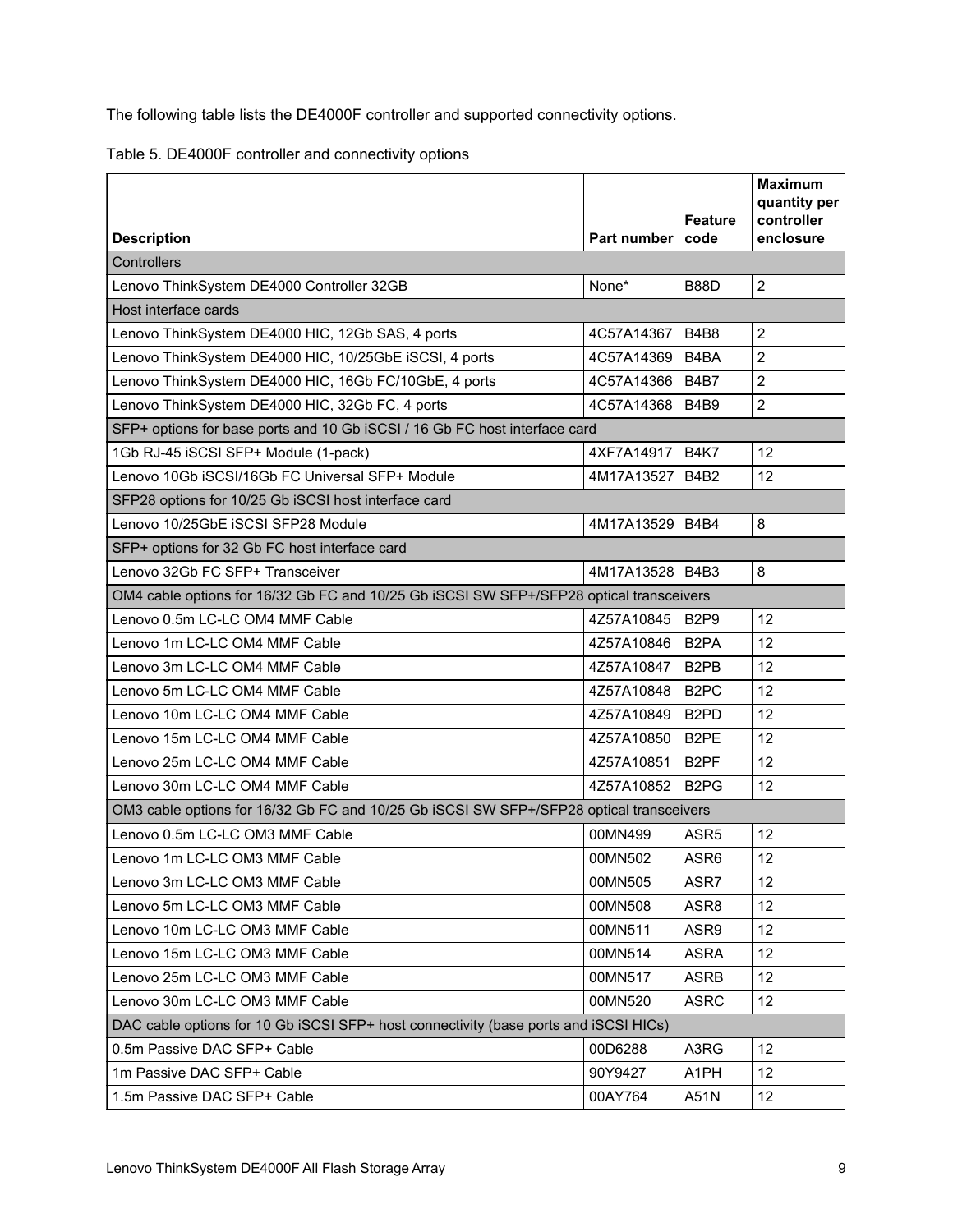|                                                                              |             |                        | <b>Maximum</b><br>quantity per |
|------------------------------------------------------------------------------|-------------|------------------------|--------------------------------|
| <b>Description</b>                                                           | Part number | <b>Feature</b><br>code | controller<br>enclosure        |
| 2m Passive DAC SFP+ Cable                                                    | 00AY765     | <b>A51P</b>            | 12                             |
| 3m Passive DAC SFP+ Cable                                                    | 90Y9430     | A <sub>1</sub> PJ      | 12                             |
| 5m Passive DAC SFP+ Cable                                                    | 90Y9433     | A <sub>1</sub> PK      | 12                             |
| 7m Passive DAC SFP+ Cable                                                    | 00D6151     | A3RH                   | 12                             |
| DAC cable options for 25 Gb iSCSI SFP28 host connectivity (iSCSI HICs)       |             |                        |                                |
| Lenovo 1m Passive 25G SFP28 DAC Cable                                        | 7Z57A03557  | AV1W                   | 8                              |
| SAS host connectivity cables: Mini-SAS HD (controller) to Mini-SAS HD (host) |             |                        |                                |
| 0.5m External MiniSAS HD 8644/MiniSAS HD 8644 Cable                          | 00YL847     | AU16                   | 8                              |
| 1m External MiniSAS HD 8644/MiniSAS HD 8644 Cable                            | 00YL848     | <b>AU17</b>            | 8                              |
| 2m External MiniSAS HD 8644/MiniSAS HD 8644 Cable                            | 00YL849     | <b>AU18</b>            | 8                              |
| 3m External MiniSAS HD 8644/MiniSAS HD 8644 Cable                            | 00YL850     | AU19                   | 8                              |
| 1 GbE management ports                                                       |             |                        |                                |
| 0.75m Green Cat6 Cable                                                       | 00WE123     | <b>AVFW</b>            | $\overline{2}$                 |
| 1.0m Green Cat6 Cable                                                        | 00WE127     | <b>AVFX</b>            | $\overline{2}$                 |
| 1.25m Green Cat6 Cable                                                       | 00WE131     | <b>AVFY</b>            | $\overline{2}$                 |
| 1.5m Green Cat6 Cable                                                        | 00WE135     | <b>AVFZ</b>            | $\overline{2}$                 |
| 3m Green Cat6 Cable                                                          | 00WE139     | AVG <sub>0</sub>       | $\overline{2}$                 |
| 10m Green Cat6 Cable                                                         | 90Y3718     | A1MT                   | $\overline{2}$                 |
| 25m Green Cat6 Cable                                                         | 90Y3727     | A1MW                   | $\overline{2}$                 |

\* Factory-installed only.

## <span id="page-9-0"></span>**Expansion enclosures**

The ThinkSystem DE4000F supports attachment of up to three ThinkSystem DE240S 2U24 SFF expansion enclosures. The expansion enclosures can be added to the system non-disruptively.

The following table lists the relationship models of the supported ThinkSystem DE240S expansion enclosures.

Table 6. ThinkSystem DE240S relationship models

|                                                        | Part number       |       |                                   |  |
|--------------------------------------------------------|-------------------|-------|-----------------------------------|--|
| <b>Description</b>                                     | European<br>Union | Japan | l Other<br>l markets<br>worldwide |  |
| Lenovo ThinkSystem DE240S 2U24 SFF Expansion Enclosure |                   |       |                                   |  |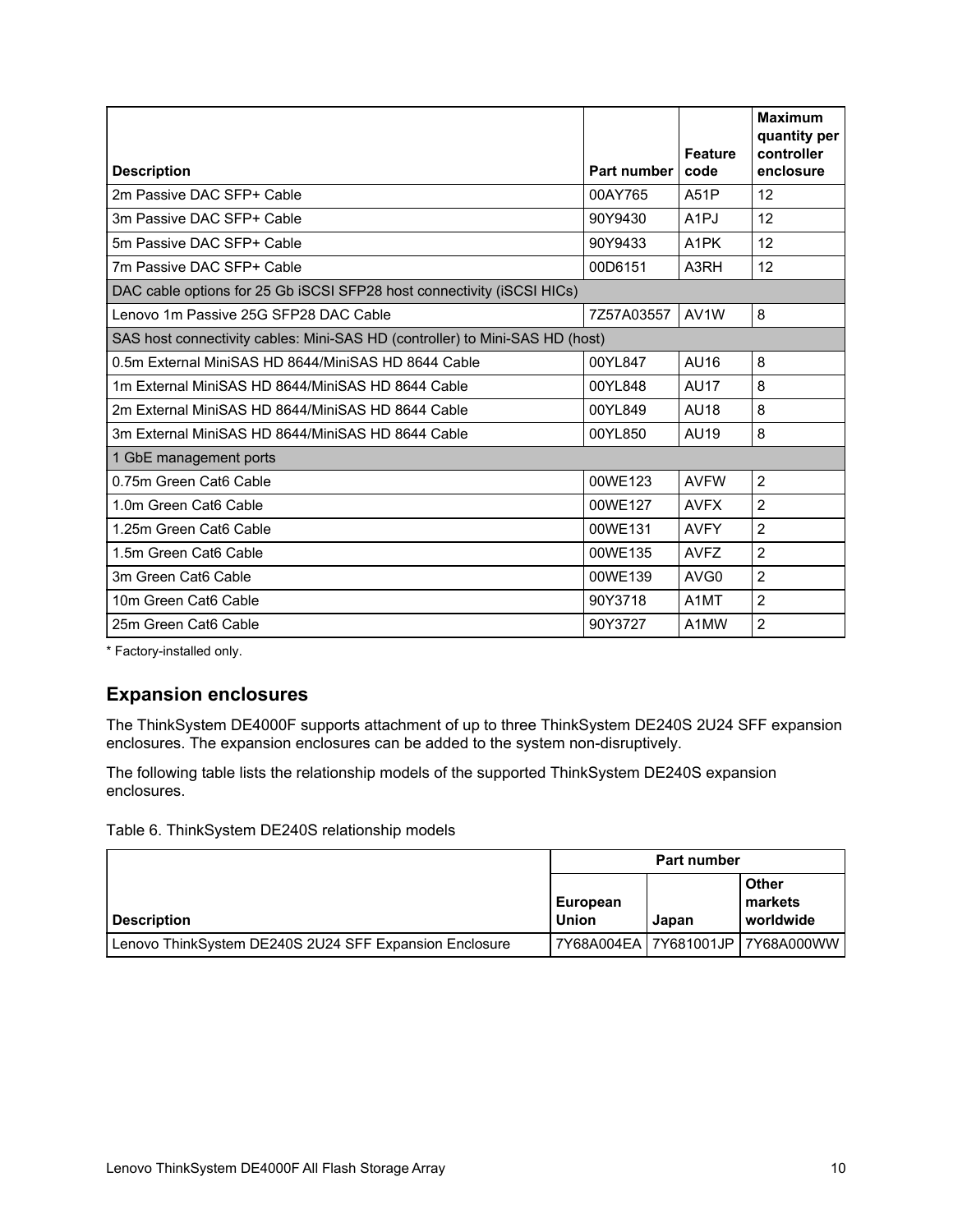The following table lists the TopSeller models of the supported ThinkSystem DE Series expansion enclosures.

Table 7. ThinkSystem DE240S TopSeller models: Brazil and Latin America

|                                                                    | <b>Part number</b>       |            |  |
|--------------------------------------------------------------------|--------------------------|------------|--|
| <b>Description</b>                                                 | l Latin America I Brazil |            |  |
| Lenovo ThinkSystem DE240S 2U24 SFF Expansion Enclosure (TopSeller) | 7Y681002LA               | 7Y681002BR |  |

The following table lists the CTO base models for the ThinkSystem DE240S expansion enclosures.

#### Table 8. ThinkSystem DE240S CTO base models

| <b>Description</b>                                     | <b>Machine</b><br>Type/Model | <b>Feature</b><br>code |
|--------------------------------------------------------|------------------------------|------------------------|
| Lenovo ThinkSystem Storage 2U24 Chassis (with 2x PSUs) | 7Y68CTO1WW B38L              |                        |

#### **Configuration notes:**

- For Relationship and TopSeller models, two I/O expansion modules (feature code B4BS) are included in the model configuration.
- For CTO models, two I/O expansion modules (feature code B4BS) are selected by default in the configurator, and the selection cannot be changed.

The models of the ThinkSystem DE240S ship with the following items:

- One chassis with the following components:
	- Two I/O modules
	- Two power supplies
- Four 1 m MiniSAS HD 8644/MiniSAS HD 8644 cables (Models listed in Tables 6 and 7)
- Rack Mount Kit
- *Quick Installation Guide*
- *Electronic Publications Flyer*
- Two power cables:
	- Models listed in Tables 6 and 7: 1.5 m, 10A/100-250V, C13 to C14 rack power cables
	- CTO models: Customer-configured power cables

**Note:** The Relationship and TopSeller models of the ThinkSystem DE240S listed in this section ship with four 1 m SAS cables; additional SAS cables that are listed in this section can be purchased for the system, if needed.

Each ThinkSystem DE Series expansion enclosure ships with two SAS I/O expansion modules. Each *I/O expansion module* provides four external 12 Gb SAS x4 ports (Mini-SAS HD SFF-8644 connectors labelled Port 1-4) that are used for connections to the ThinkSystem DE4000F and for daisy chaining the expansion enclosures between each other.

Two expansion ports on the Controller A are connected to the Ports 1 and 2 on the I/O Module A in the first expansion enclosure in the chain, and the Ports 3 and 4 on the I/O Module A in the first expansion enclosure are connected to the Ports 1 and 2 on the I/O Module A in the adjacent expansion enclosure, and so on.

Two expansion ports on the Controller B are connected to the Ports 1 and 2 on the I/O Module B in the last expansion enclosure in the chain, and the Ports 3 and 4 on the I/O Module B in the expansion enclosure are connected to the Ports 1 and 2 on the I/O Module B in the adjacent expansion enclosure, and so on.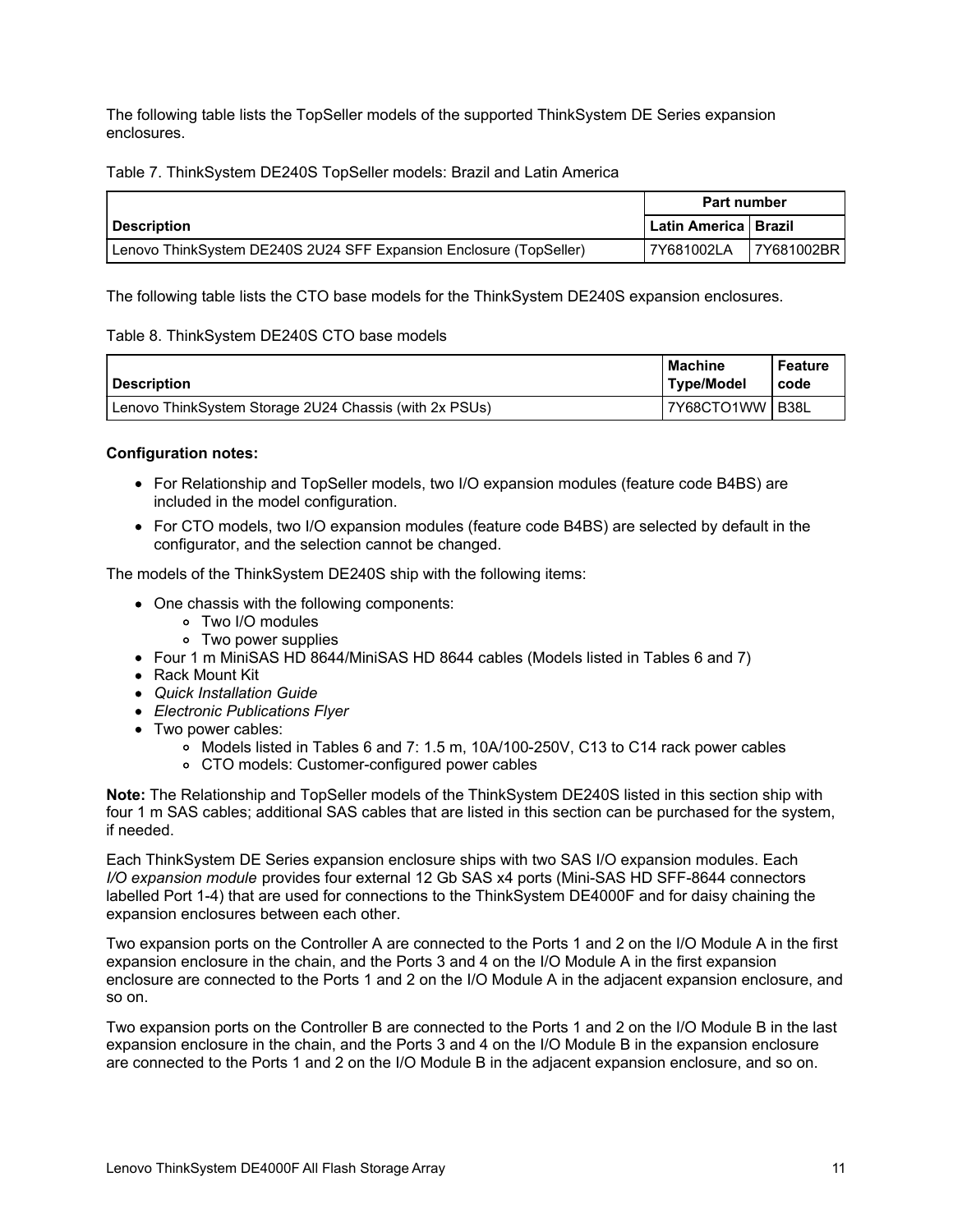The connectivity topology for the DE Series expansion enclosures is shown in the following figure.



Figure 5. DE Series expansion enclosure connectivity topology

The following table lists ordering information for the supported expansion enclosure connectivity options.

| Table 9. Expansion unit connectivity options |
|----------------------------------------------|
|----------------------------------------------|

| <b>Description</b>                                  | Part<br>number | <b>Feature</b><br>code | <b>Quantity per</b><br>one expansion<br>enclosure |
|-----------------------------------------------------|----------------|------------------------|---------------------------------------------------|
| External MiniSAS HD 8644/MiniSAS HD 8644 0.5M Cable | 00YL847        | AU16                   | 4                                                 |
| External MiniSAS HD 8644/MiniSAS HD 8644 1M Cable   | 00YL848        | <b>AU17</b>            | 4                                                 |
| External MiniSAS HD 8644/MiniSAS HD 8644 2M Cable   | 00YL849        | <b>AU18</b>            | 4                                                 |
| External MiniSAS HD 8644/MiniSAS HD 8644 3M Cable   | 00YL850        | AU19                   | 4                                                 |

### **Configuration notes:**

- The Relationship and TopSeller models of the ThinkSystem DE240S listed in this section ship with four 1 m SAS cables.
- Four SAS cables are needed per each expansion enclosure (two SAS cables per I/O Module) for connections to the controller enclosure and for daisy chaining of the expansion enclosures.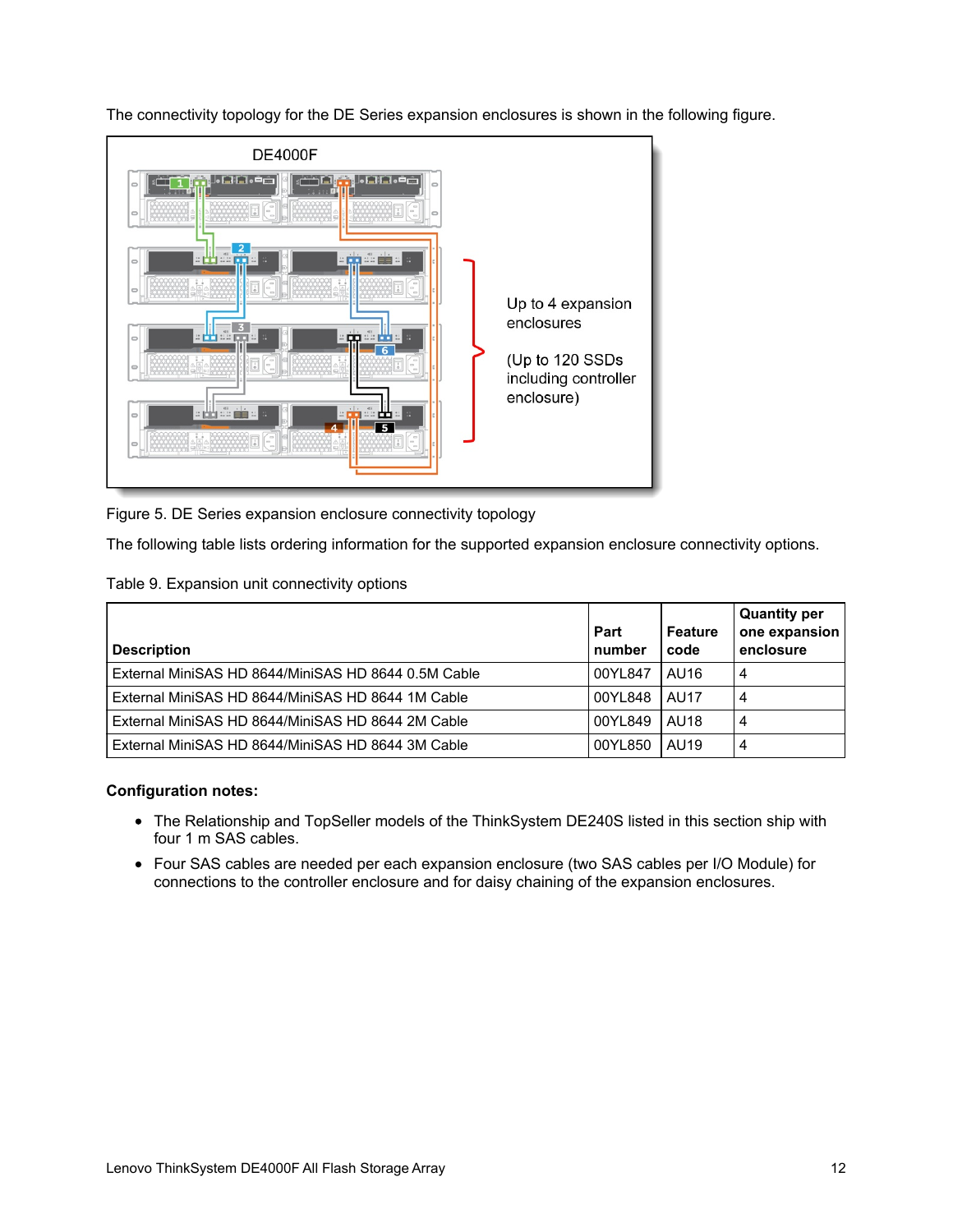## **Drives**

The ThinkSystem DE Series 2U24 SFF enclosures support up to 24 SFF hot-swap drives. The following tables list supported drive options for the 2U24 SFF controller and expansion enclosures.

| <b>Description</b>                                                          | <b>Part number</b> | Feature<br>code               | <b>Maximum</b><br>quantity per<br><b>2U24 SFF</b><br>enclosure |
|-----------------------------------------------------------------------------|--------------------|-------------------------------|----------------------------------------------------------------|
|                                                                             |                    |                               |                                                                |
| 2.5-inch 12 Gbps SAS hot-swap SSDs (1 Drive Write per Day)                  |                    |                               |                                                                |
| Lenovo ThinkSystem DE Series 3.84TB 1DWD 2.5" SSD 2U24                      | 4XB7A14173         | B <sub>4</sub> R <sub>X</sub> | 24                                                             |
| Lenovo ThinkSystem DE Series 7.68TB 1DWD 2.5" SSD 2U24                      | 4XB7A14176         | B <sub>4</sub> RY             | 24                                                             |
| Lenovo ThinkSystem DE Series 15.36TB 1DWD 2.5" SSD 2U24                     | 4XB7A14110         | B <sub>4</sub> C <sub>D</sub> | 24                                                             |
| 2.5-inch 12 Gbps SAS hot-swap SSDs (3 Drive Writes per Day)                 |                    |                               |                                                                |
| Lenovo ThinkSystem DE Series 800GB 3DWD 2.5" SSD 2U24                       | 4XB7A14105         | B4BT                          | 24                                                             |
| Lenovo ThinkSystem DE Series 1.6TB 3DWD 2.5" SSD 2U24                       | 4XB7A14106         | B4BU                          | 24                                                             |
| 2.5-inch 12 Gbps SAS hot-swap FIPS SSDs (SED SSDs) (3 Drive Writes per Day) |                    |                               |                                                                |
| Lenovo ThinkSystem DE Series 1.6TB 3DWD 2.5" SSD FIPS 2U24                  | 4XB7A14107         | B4BV                          | 24                                                             |

Table 10. 2U24 SFF drive options

#### Table 11. 2U24 SFF drive pack options

| <b>Description</b>                                                                | Part number | <b>Feature</b><br>code | <b>Maximum</b><br>quantity per<br><b>2U24 SFF</b><br>enclosure |
|-----------------------------------------------------------------------------------|-------------|------------------------|----------------------------------------------------------------|
| 2.5-inch 12 Gbps SAS hot-swap SSDs (1 Drive Write per Day)                        |             |                        |                                                                |
| Lenovo ThinkSystem DE4000F 46.08TB SSD Pack (12x 3.84TB SSDs)                     | 4XB7A14174  | B <sub>4</sub> RV      | 2                                                              |
| Lenovo ThinkSystem DE4000F 92.16TB SSD Pack (12x 7.68TB SSDs)                     | 4XB7A14238  | B4RW                   | 2                                                              |
| 2.5-inch 12 Gbps SAS hot-swap SSDs (3 Drive Writes per Day)                       |             |                        |                                                                |
| Lenovo ThinkSystem DE4000F 9.6TB SSD Pack (12x 800GB SSDs)                        | 4XB7A14157  | <b>B4D5</b>            | 2                                                              |
| Lenovo ThinkSystem DE4000F 19.2TB SSD Pack (12x 1.6TB SSDs)                       | 4XB7A14240  | B4SA                   | $\overline{2}$                                                 |
| 2.5-inch 12 Gbps SAS hot-swap FIPS SSDs (SED SSDs) (3 Drive Writes per Day)       |             |                        |                                                                |
| Lenovo ThinkSystem DE4000F 19.2TB FIPS Pack (12x 1.6TB FIPS<br>SSD <sub>s</sub> ) | 4XB7A14159  | <b>B4D7</b>            | $\overline{2}$                                                 |

#### **Configuration notes:**

- Intermix of FIPS drives and non-FIPS drives is supported within the system.
- FIPS drives are not available in the following countries:
	- o Belarus
	- Kazakhstan
	- People's Republic of China
	- Russia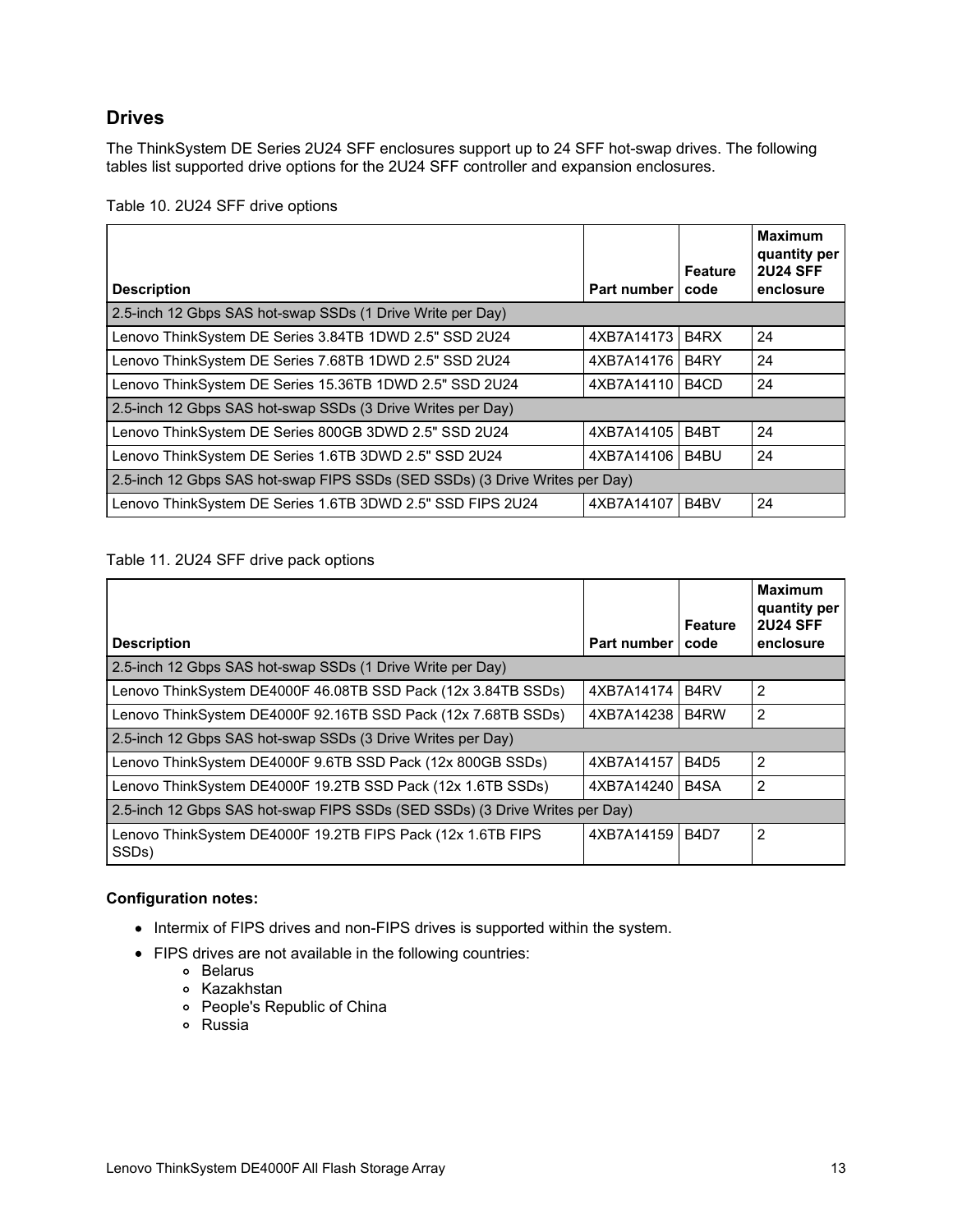## **Software**

The following functions are included with every ThinkSystem DE4000F:

- **RAID levels 0, 1, 3, 5, 6, and 10** : Provide the flexibility to choose the level of performance and data protection required.
- **Dynamic Disk Pools (DDP) technology**: Helps improve performance and availability with significantly faster rebuild time and reduced exposure to multiple drive failures by allowing data and built-in spare capacity to be distributed across all physical drives in the storage pool.
- **All Flash Array (AFA) capability** : Meets the demand for higher speed storage and provide higher IOPS and bandwidth with lower power usage and total cost of ownership than hybrid or HDD-based solutions.
- **Thin provisioning**: Optimizes efficiency of Dynamic Disk Pools by allocating storage space based on the minimum space required by each application at any given time, so that applications consume only the space they are actually using, not the total space that has been allocated to them, which allows customers to purchase storage they need today and add more as application requirements grow.
- **Snapshots**: Enables creation of copies of data for backup, parallel processing, testing, and development, and have the copies available almost immediately (up to 512 snapshot targets per system).
- **Encryption:** Provides encryption for data at rest for enhanced data security with the optional FIPS 140-2 Level 2 drives and embedded key management (AES-256) or an external key management server.
- **Automatic load balancing:** Provides automated I/O workload balancing of I/O traffic from the hosts across both controllers.
- **Data assurance:** Ensures industry-standard T10-PI end-to-end data integrity in the storage system (from the host ports to the drives).
- **Dynamic volume and capacity expansion:** Allows the capacity of a volume to be expanded by adding new physical drives or making use of unused space on existing drives.
- **Asynchronous mirroring:** Provides storage system-based data replication between the storage systems containing primary (local) and secondary (remote) volumes by using asynchronous data transfers over iSCSI or Fibre Channel communication links at set intervals (both storage systems must have licenses for asynchronous mirroring).

The ThinkSystem DE4000F capabilities can be expanded with the optional synchronous mirroring licensed function. **Synchronous mirroring** provides storage system-based online, real-time data replication between the storage systems containing primary (local) and secondary (remote) volumes by using synchronous data transfers over Fibre Channel communication links (both storage systems must have licenses for synchronous mirroring).

**Note:** The synchronous and asynchronous mirroring features of the ThinkSystem DE4000F interoperate with other ThinkSystem DE Series storage arrays.

The following table lists the Feature on Demand (FoD) upgrades for the ThinkSystem DE4000F to enable optional software features. Each optional DE4000F function is licensed on a per-system basis and covers both controller enclosure and all attached expansion enclosures.

Table 12. Optional software features

| <b>I</b> Description                            | l Part number I code | l Feature |
|-------------------------------------------------|----------------------|-----------|
| Lenovo ThinkSystem DE4000 Synchronous Mirroring | 4ZN7A16002 B598      |           |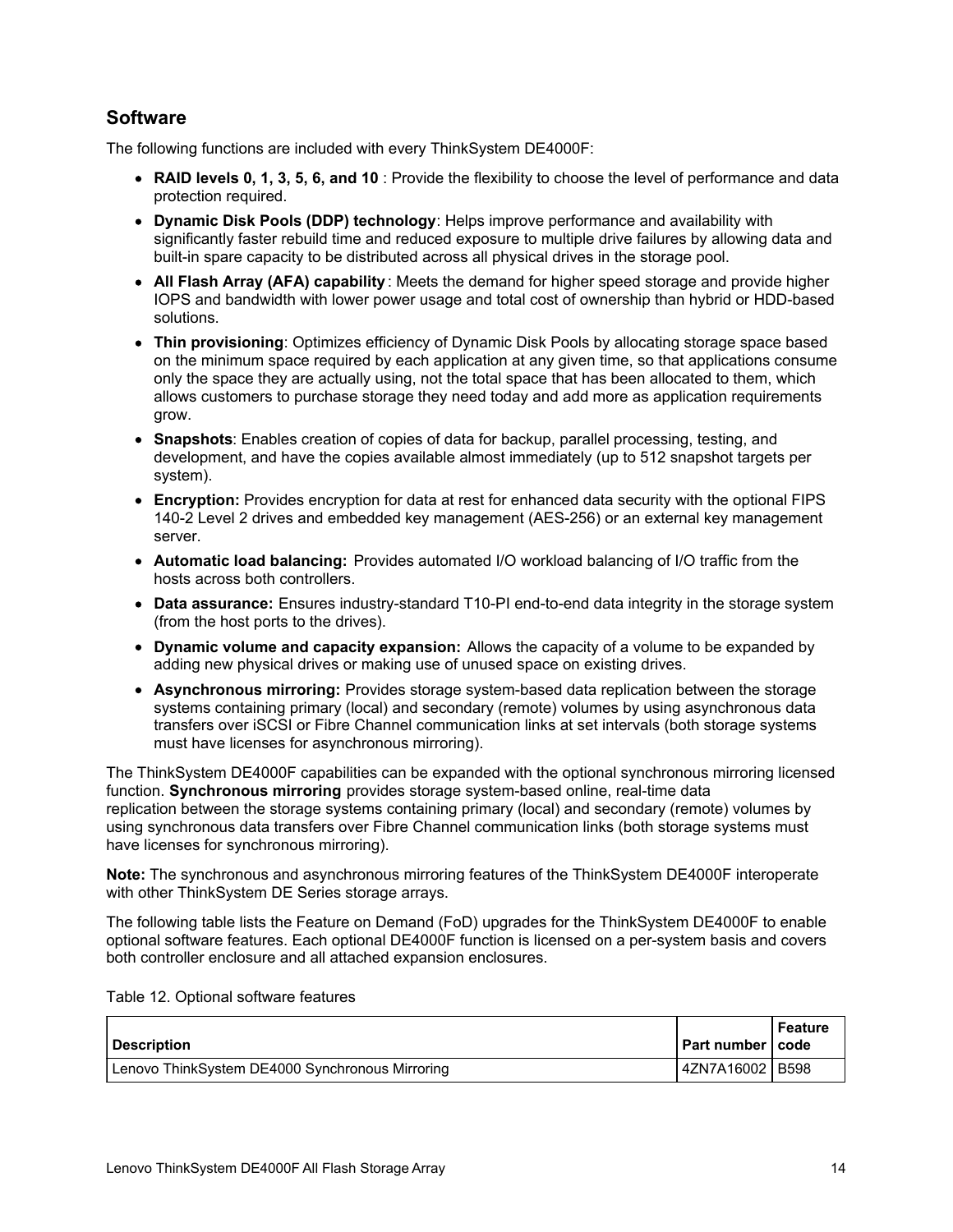Software maintenance is included in the ThinkSystem DE4000F base warranty and optional warranty extensions, which provides 3-year software support with the option to extend it up to 5 years in 1-year or 2 year increments (see [Warranty](#page-18-0) and support for details).

### **Management**

The ThinkSystem DE4000F supports the following management interfaces:

- Lenovo System Manager, a web-based interface via HTTPS for single-system management, that runs on the storage system itself and requires only a supported browser (Microsoft Internet Explorer, Google Chrome, or Mozilla Firefox), so there is no need for a separate console or plug-in.
- Lenovo SAN Manager, a host-installed GUI-based application, for centralized management of multiple storage systems.
- Command line interface (CLI) via SSH or through serial console.
- Syslog, SNMP, and e-mail notifications.
- Optional Lenovo XClarity for discovery, inventory, and monitoring.

### **Power supplies and cables**

The ThinkSystem DE Series 2U24 SFF enclosures ship with two redundant hot-swap 913 W (100 - 240 V) Platinum AC power supplies, each with an IEC 320-C14 connector. The Relationship models of the ThinkSystem DE4000F 2U24 SFF and DE240S 2U24 SFF enclosures listed in Controller [enclosures](#page-6-0) and Expansion [enclosures](#page-9-0) ship with two 1.5 m, 10A/100-250V, C13 to IEC 320-C14 rack power cables.

The CTO models require the selection of two power cables.

The following table lists the rack power cable and line cord options that can be ordered for the DE Series 2U24 SFF enclosures (two power cords per enclosure).

| <b>Description</b>                                                 | Part<br>number | Feature<br>code               |
|--------------------------------------------------------------------|----------------|-------------------------------|
| Rack power cables                                                  |                |                               |
| 1.0m, 10A/100-250V, C13 to IEC 320-C14 Rack Power Cable            | 00Y3043        | A4VP                          |
| 1.0m, 13A/100-250V, C13 to IEC 320-C14 Rack Power Cable            | 4L67A08367     | B <sub>0</sub> N <sub>5</sub> |
| 1.5m, 10A/100-250V, C13 to IEC 320-C14 Rack Power Cable            | 39Y7937        | 6201                          |
| 1.5m, 13A/100-250V, C13 to IEC 320-C14 Rack Power Cable            | 4L67A08368     | B <sub>0</sub> N <sub>6</sub> |
| 2.0m, 10A/100-250V, C13 to IEC 320-C14 Rack Power Cable            | 4L67A08365     | <b>B0N4</b>                   |
| 2.0m, 13A/125V-10A/250V, C13 to IEC 320-C14 Rack Power Cable       | 4L67A08369     | 6570                          |
| 2.8m, 10A/100-250V, C13 to IEC 320-C14 Rack Power Cable            | 4L67A08366     | 6311                          |
| 2.8m, 13A/125V-10A/250V, C13 to IEC 320-C14 Rack Power Cable       | 4L67A08370     | 6400                          |
| 2.8m, 10A/100-250V, C13 to IEC 320-C20 Rack Power Cable            | 39Y7938        | 6204                          |
| 4.3m, 10A/100-250V, C13 to IEC 320-C14 Rack Power Cable            | 39Y7932        | 6263                          |
| 4.3m, 13A/125V-10A/250V, C13 to IEC 320-C14 Rack Power Cable       | 4L67A08371     | 6583                          |
| Line cords                                                         |                |                               |
| Argentina 2.8m, 10A/250V, C13 to IRAM 2073 Line Cord               | 39Y7930        | 6222                          |
| Argentina 4.3m, 10A/250V, C13 to IRAM 2073 Line Cord               | 81Y2384        | 6492                          |
| Australia/New Zealand 2.8m, 10A/250V, C13 to AS/NZS 3112 Line Cord | 39Y7924        | 6211                          |
| Australia/New Zealand 4.3m, 10A/250V, C13 to AS/NZS 3112 Line Cord | 81Y2383        | 6574                          |

Table 13. Power cables for DE Series 2U24 SFF enclosures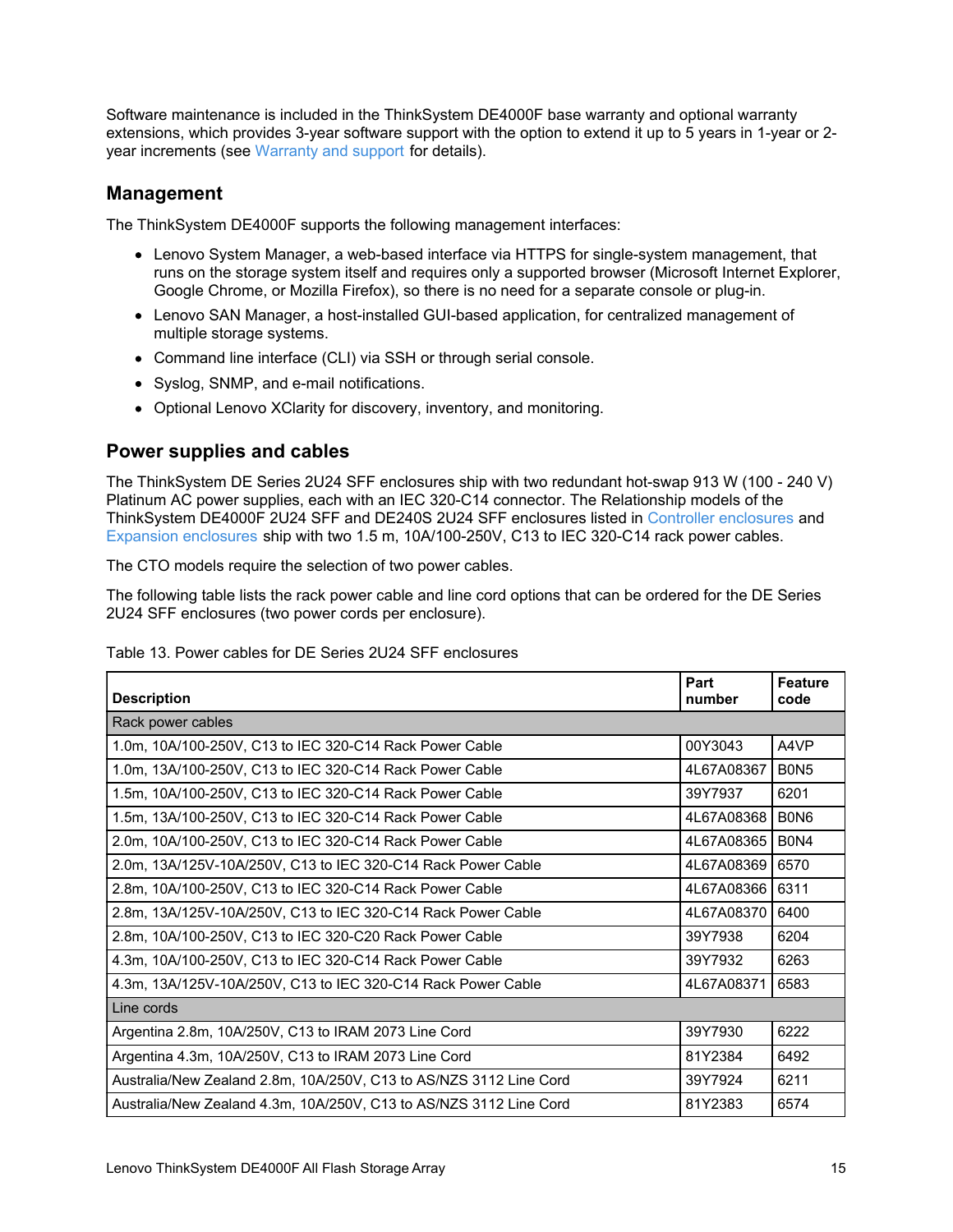| <b>Description</b>                                           | Part<br>number  | Feature<br>code   |
|--------------------------------------------------------------|-----------------|-------------------|
| Brazil 2.8m, 10A/250V, C13 to NBR 14136 Line Cord            | 69Y1988         | 6532              |
| Brazil 4.3m, 10A/250V, C13 to NBR14136 Line Cord             | 81Y2387         | 6404              |
| China 2.8m, 10A/250V, C13 to GB 2099.1 Line Cord             | 39Y7928         | 6210              |
| China 4.3m, 10A/250V, C13 to GB 2099.1 Line Cord             | 81Y2378         | 6580              |
| Denmark 2.8m, 10A/250V, C13 to DK2-5a Line Cord              | 39Y7918         | 6213              |
| Denmark 4.3m, 10A/250V, C13 to DK2-5a Line Cord              | 81Y2382         | 6575              |
| Europe 2.8m, 10A/250V, C13 to CEE7-VII Line Cord             | 39Y7917         | 6212              |
| Europe 4.3m, 10A/250V, C13 to CEE7-VII Line Cord             | 81Y2376         | 6572              |
| India 2.8m, 10A/250V, C13 to IS 6538 Line Cord               | 39Y7927         | 6269              |
| India 4.3m, 10A/250V, C13 to IS 6538 Line Cord               | 81Y2386         | 6567              |
| Israel 2.8m, 10A/250V, C13 to SI 32 Line Cord                | 39Y7920         | 6218              |
| Israel 4.3m, 10A/250V, C13 to SI 32 Line Cord                | 81Y2381         | 6579              |
| Italy 2.8m, 10A/250V, C13 to CEI 23-16 Line Cord             | 39Y7921         | 6217              |
| Italy 4.3m, 10A/250V, C13 to CEI 23-16 Line Cord             | 81Y2380         | 6493              |
| Japan 2.8m, 12A/125V, C13 to JIS C-8303 Line cord            | 46M2593         | A1RE              |
| Japan 2.8m, 12A/250V, C13 to JIS C-8303 Line Cord            | 4L67A08357      | 6533              |
| Japan 4.3m, 12A/125V, C13 to JIS C-8303 Line Cord            | 39Y7926         | 6335              |
| Japan 4.3m, 12A/250V, C13 to JIS C-8303 Line Cord            | 4L67A08362      | 6495              |
| Korea 2.8m, 12A/250V, C13 to KS C8305 Line Cord              | 39Y7925         | 6219              |
| Korea 4.3m, 12A/250V, C13 to KS C8305 Line Cord              | 81Y2385         | 6494              |
| South Africa 2.8m, 10A/250V, C13 to SABS 164 Line Cord       | 39Y7922         | 6214              |
| South Africa 4.3m, 10A/250V, C13 to SABS 164 Line Cord       | 81Y2379         | 6576              |
| Switzerland 2.8m, 10A/250V, C13 to SEV 1011-S24507 Line Cord | 39Y7919         | 6216              |
| Switzerland 4.3m, 10A/250V, C13 to SEV 1011-S24507 Line Cord | 81Y2390         | 6578              |
| Taiwan 2.8m, 10A/125V, C13 to CNS 10917-3 Line Cord          | 23R7158         | 6386              |
| Taiwan 2.8m, 10A/250V, C13 to CNS 10917-3 Line Cord          | 81Y2375         | 6317              |
| Taiwan 2.8m, 15A/125V, C13 to CNS 10917-3 Line Cord          | 81Y2374         | 6402              |
| Taiwan 4.3m, 10A/125V, C13 to CNS 10917-3 Line Cord          | 4L67A08363 AX8B |                   |
| Taiwan 4.3m, 10A/250V, C13 to CNS 10917-3 Line Cord          | 81Y2389         | 6531              |
| Taiwan 4.3m, 15A/125V, C13 to CNS 10917-3 Line Cord          | 81Y2388         | 6530              |
| United Kingdom 2.8m, 10A/250V, C13 to BS 1363/A Line Cord    | 39Y7923         | 6215              |
| United Kingdom 4.3m, 10A/250V, C13 to BS 1363/A Line Cord    | 81Y2377         | 6577              |
| United States 2.8m, 10A/125V, C13 to NEMA 5-15P Line Cord    | 90Y3016         | 6313              |
| United States 2.8m, 10A/250V, C13 to NEMA 6-15P Line Cord    | 46M2592         | A <sub>1</sub> RF |
| United States 2.8m, 13A/125V, C13 to NEMA 5-15P Line Cord    | 00WH545         | 6401              |
| United States 4.3m, 10A/125V, C13 to NEMA 5-15P Line Cord    | 4L67A08359      | 6370              |
| United States 4.3m, 10A/250V, C13 to NEMA 6-15P Line Cord    | 4L67A08361      | 6373              |
| United States 4.3m, 13A/125V, C13 to NEMA 5-15P Line Cord    | 4L67A08360      | AX8A              |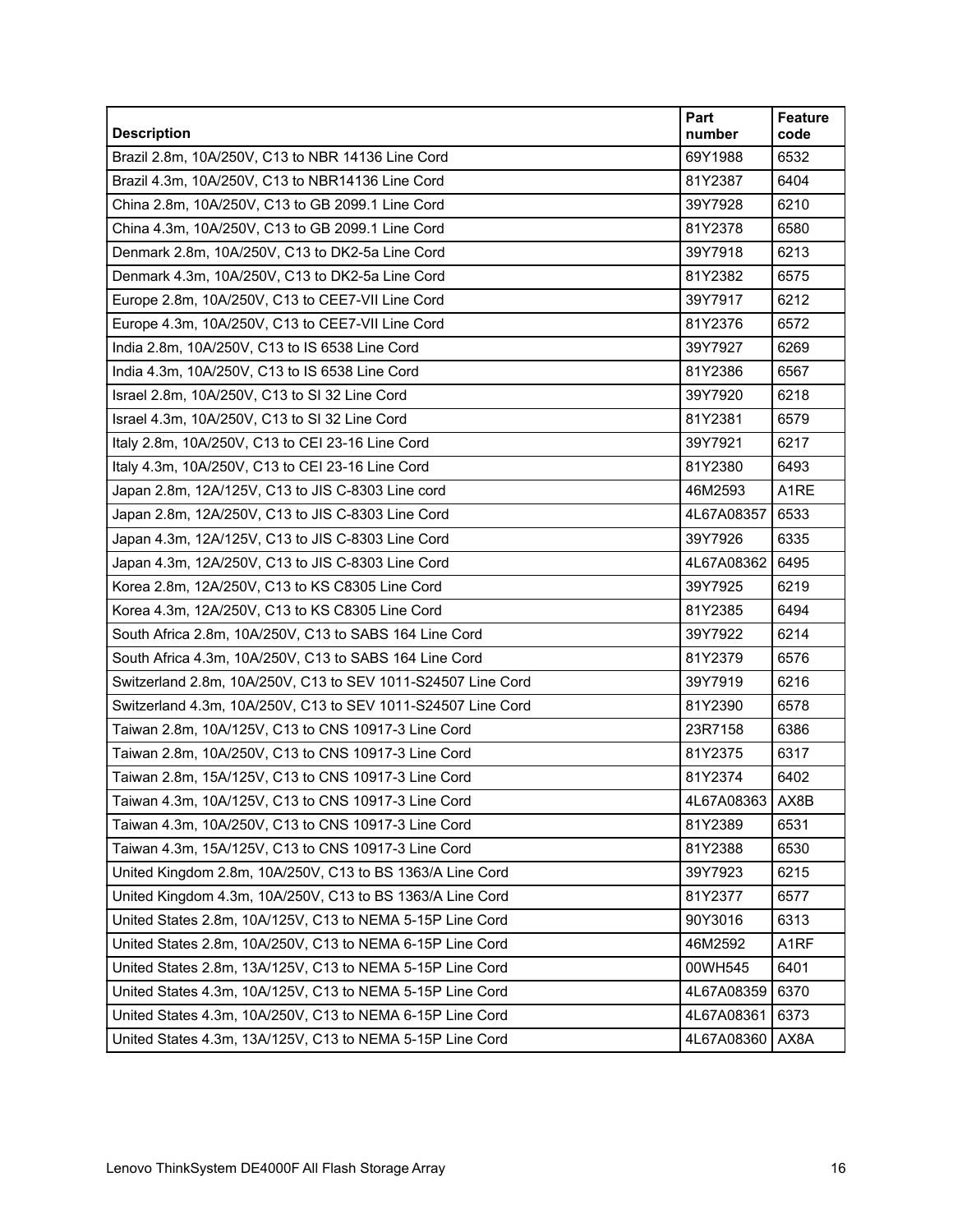### **Rack installation**

The individually shipped ThinkSystem DE Series 2U24 enclosures ship with the ThinkSystem Storage Rack Mount Kit 2U24/4U60 listed in the following table.

Table 14. 4-post rack mount kit

| <b>Description</b>                                  | Feature<br>code | Quantity |
|-----------------------------------------------------|-----------------|----------|
| Lenovo ThinkSystem Storage Rack Mount Kit 2U24/4U60 | <b>B38Y</b>     |          |

When the ThinkSystem DE Series enclosures are factory-integrated and shipped installed in a rack cabinet, the rack mount kits that support Ship-in-Rack (SIR) capabilities are derived by the configurator. The SIRcapable rack mount kits are listed in the following table.

Table 15. 4-post SIR rack mount kits

| <b>Description</b>                                                  | Feature<br>l code | Quantity |
|---------------------------------------------------------------------|-------------------|----------|
| Lenovo ThinkSystem Storage SIR Rack Mount Kit (for 2U24 enclosures) | B6TH              |          |

The following table summarizes the rack mount kit features and specifications.

|                                                                  | Screw-in fixed rail with adjustable depth                       |                                                 |  |
|------------------------------------------------------------------|-----------------------------------------------------------------|-------------------------------------------------|--|
| <b>Attribute</b>                                                 | 2U24/4U60                                                       | <b>2U24 SIR</b>                                 |  |
| Feature code                                                     | <b>B38Y</b>                                                     | B6TH                                            |  |
| Enclosure support                                                | <b>DE4000F</b><br><b>DE240S</b>                                 | <b>DE4000F</b><br><b>DE240S</b>                 |  |
| Rail type                                                        | Fixed (static) with adjustable depth                            | Fixed (static) with adjustable depth            |  |
| Tool-less installation                                           | No.                                                             | No                                              |  |
| In-rack maintenance                                              | Yes*                                                            | Yes*                                            |  |
| Ship-in-rack (SIR) support                                       | No.                                                             | <b>Yes</b>                                      |  |
| 1U PDU support                                                   | Yes                                                             | <b>Yes</b>                                      |  |
| 0U PDU support                                                   | Limited**                                                       | Limited**                                       |  |
| Rack type                                                        | IBM or Lenovo 4-post,<br>IEC standard-compliant                 | IBM or Lenovo 4-post,<br>IEC standard-compliant |  |
| Mounting holes                                                   | Square or round                                                 | Square or round                                 |  |
| Mounting flange thickness                                        | 2 mm $(0.08$ in.) $-3.3$ mm $(0.13$ in.)                        | 2 mm (0.08 in.) $-3.3$ mm (0.13 in.)            |  |
| Distance between front and<br>rear mounting flanges <sup>^</sup> | 605 mm $(23.8 \text{ in.}) - 812.8 \text{ mm} (32 \text{ in.})$ | 605 mm (23.8 in.) $-$ 812.8 mm (32 in.)         |  |

Table 16. Rack mount kit features and specifications summary

\* The majority of the enclosure components can be serviced from the front or rear of the enclosure, which does not require the removal of the enclosure from the rack cabinet.

\*\* If a 0U PDU is used, the rack cabinet must be at least 1000 mm (39.37 in.) deep for 2U24 enclosures.

^ Measured when mounted on the rack, from the front surface of the front mounting flange to the rear most point of the rail.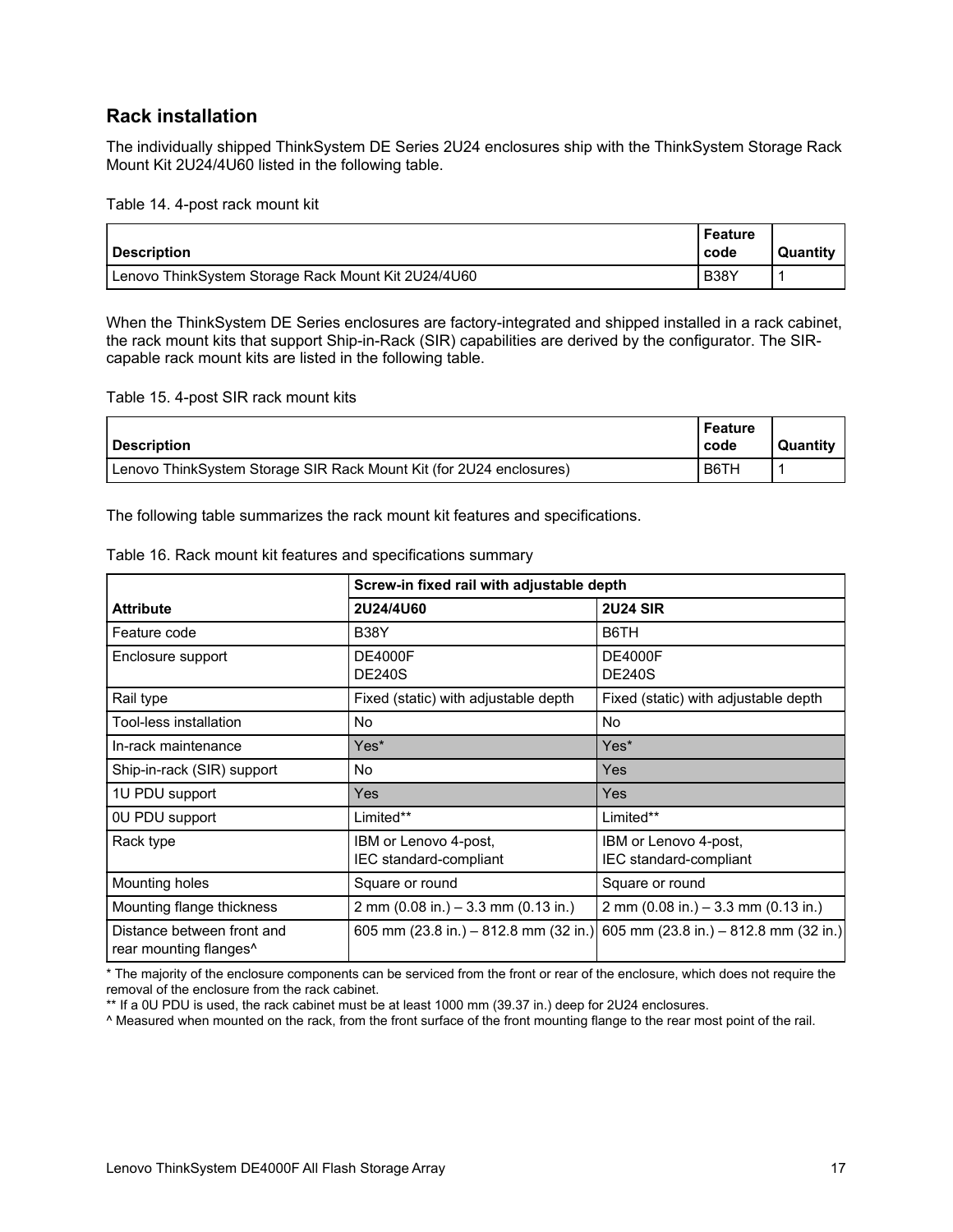## **Physical specifications**

The ThinkSystem DE Series 2U24 SFF enclosures have the following dimensions and weight (approximate):

- $\bullet$  Height: 85 mm (3.4 in.)
- Width: 449 mm (17.7 in.)
- Depth: 553 mm (21.8 in.)
- Weight (fully configured): 27.6 kg (60.8 lb)

### **Operating environment**

The ThinkSystem DE Series 2U24 SFF enclosures are supported in the following environment:

- Air temperature:
	- Operating: 5 °C 45 °C (41 °F 113 °F)
	- Non-operating: -10 °C +50 °C (14 °F 122 °F)
	- Maximum altitude: 3050 m (10,000 ft)
- Relative humidity:
	- Operating: 8% 90% (non-condensing)
	- Non-operating: 10% 90% (non-condensing)
- Electrical power:
	- 100 to 127 V AC (nominal); 50 Hz / 60 Hz
	- 200 to 240 V AC (nominal); 50 Hz / 60 Hz
- Acoustical noise emission:
	- DE4000F 2U24 SFF: 6.8 bels
	- DE240S 2U24 SFF: 6.6 bels

The following table lists the maximum enclosure power load, inlet current, and heat output based on the source voltage.

| Table 17. Enclosure power load, inlet current, and heat output                                                   |  |  |  |  |
|------------------------------------------------------------------------------------------------------------------|--|--|--|--|
| <b>Source voltage</b><br><b>Maximum</b><br><b>Current</b><br>(nominal)<br>per inlet<br>power load<br>l Enclosure |  |  |  |  |
|                                                                                                                  |  |  |  |  |

| Enclosure               | Source voltage<br>(nominal) | Maximum<br>power load | <b>Current</b><br>per inlet | <b>Heat output</b> |
|-------------------------|-----------------------------|-----------------------|-----------------------------|--------------------|
| <b>DE4000F 2U24 SFF</b> | 100 - 127 V AC              | 606 W                 | 6.38 A                      | 2068 BTU/hour      |
|                         | $200 - 240$ V AC            | 583 W                 | 3.07 A                      | 1990 BTU/hour      |
| <b>DE240S 2U24 SFF</b>  | 100 - 127 V AC              | 389 W                 | 4.1A                        | 1328 BTU/hour      |
|                         | $200 - 240$ V AC            | 382 W                 | 2.02A                       | 1304 BTU/hour      |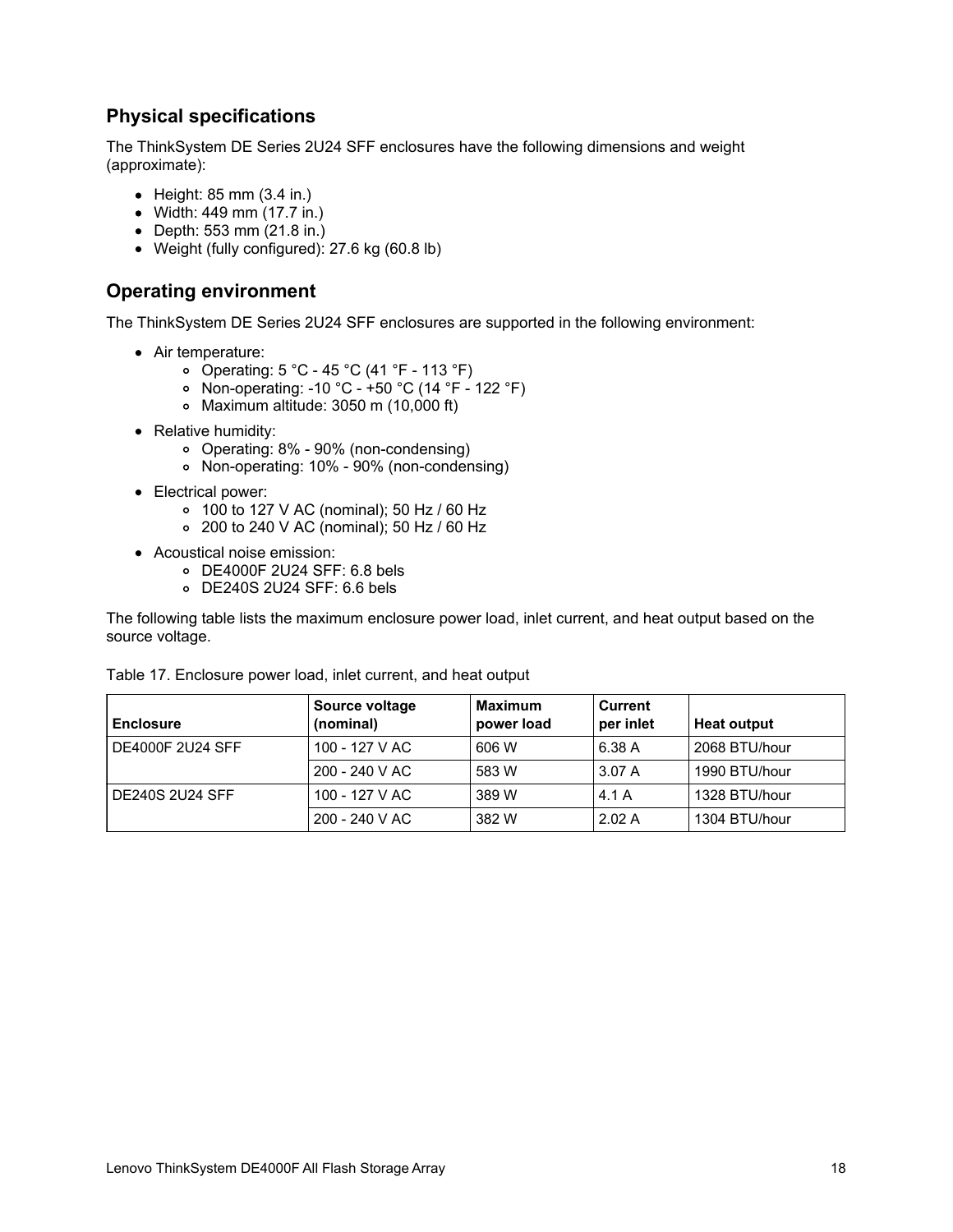### <span id="page-18-0"></span>**Warranty and support**

The ThinkSystem DE Series enclosures have a three-year customer-replaceable unit (CRU) and onsite limited (for field-replaceable units [FRUs] only) warranty with standard call center support during normal business hours and 9x5 Next Business Day Parts Delivered.

Lenovo's additional support services provide a sophisticated, unified support structure for a customer's data center, with an experience consistently ranked number one in customer satisfaction worldwide.

The following Lenovo support services are available:

- **Premier Support** provides a Lenovo-owned customer experience and delivers direct access to technicians skilled in hardware, software, and advanced troubleshooting, in addition to the following capabilities:
	- Direct technician-to-technician access through a dedicated phone line.
	- 24x7x365 remote support.
	- Single point of contact service.
	- End to end case management.
	- 3rd Party collaborative software support.
	- Online case tools and live chat support.
	- On-demand remote system analysis.
- **Warranty Upgrades (Preconfigured Support)** are available to meet the on-site response time targets that match the criticality of customer's systems:
	- 3, 4, or 5 years of service coverage.
	- 1-year or 2-year post-warranty extensions.
	- **Foundation Service:** 9x5 service coverage with next business day onsite response, with optional YourDrive YourData.
	- **Essential Service:** 24x7 service coverage with 4-hour onsite response or 24-hour committed repair (available only in select regions), with optional YourDrive YourData.
	- **Advanced Service:** 24x7 service coverage with 2-hour onsite response or 6-hour committed repair (available only in select regions), with optional YourDrive YourData.

#### **Managed Services**

Lenovo Managed Services provide continuous 24x7 remote monitoring (plus 24x7 call center availability) and proactive management of a customer's data center using state of the art tools, systems, and practices by a team of highly skilled and experienced Lenovo services professionals.

Quarterly reviews check error logs, verify firmware and operating system device driver levels, and software as needed. Lenovo will also maintain records of latest patches, critical updates, and firmware levels, to ensure customer's systems are providing business value through optimized performance.

#### **Technical Account Management (TAM)**

A Lenovo Technical Account Manager helps customers optimize operations of their data centers based on a deep understanding of customer's business. Customers gain direct access to a Lenovo TAM, who serves as their single point of contact to expedite service requests, provide status updates, and furnish reports to track incidents over time. Also, a TAM helps proactively make service recommendations and manage service relationship with Lenovo to make certain that customer's needs are met.

#### **YourDrive YourData**

Lenovo's YourDrive YourData service is a multi-drive retention offering that ensures that customer's data is always under their control, regardless of the number of drives that are installed in their Lenovo system. In the unlikely event of a drive failure, customers retain possession of their drive while Lenovo replaces the failed drive part. Customer's data stays safely on customer premises, in their hands. The YourDrive YourData service can be purchased in convenient bundles with Foundation, Essential, or Advanced Service upgrades and extensions.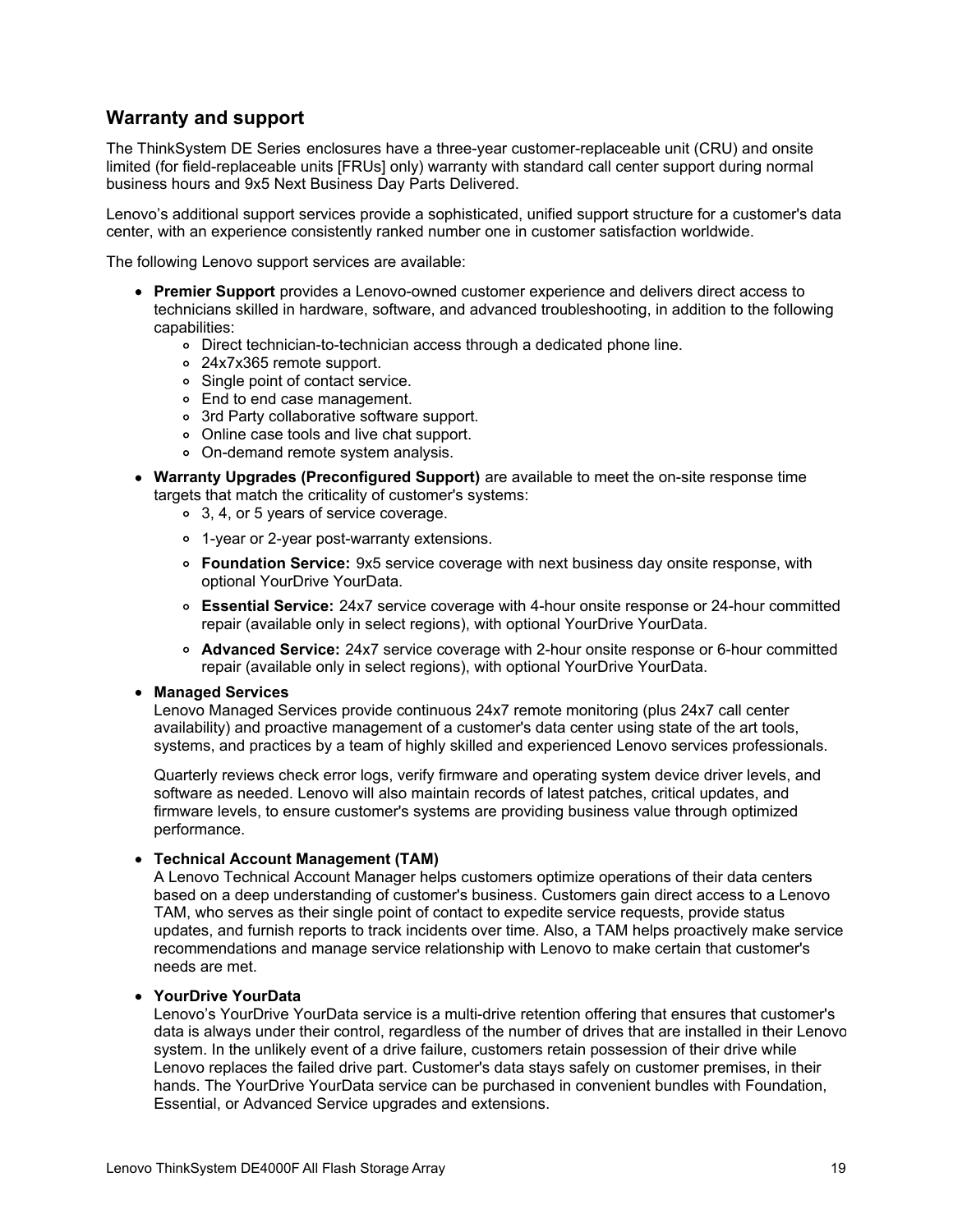#### **Health Check**

Having a trusted partner who can perform regular and detailed health checks is central to maintaining efficiency and ensuring that customer systems and business are always running at their best. Health Check supports Lenovo-branded server, storage, and networking devices, as well as select Lenovosupported products from other vendors that are sold by Lenovo or a Lenovo-Authorized Reseller.

Some regions might have different warranty terms and conditions than the standard warranty. This is due to local business practices or laws in the specific region. Local service teams can assist in explaining regionspecific terms when needed. Examples of region-specific warranty terms are second or longer business day parts delivery or parts-only base warranty.

If warranty terms and conditions include onsite labor for repair or replacement of parts, Lenovo will dispatch a service technician to the customer site to perform the replacement. Onsite labor under base warranty is limited to labor for replacement of parts that have been determined to be field-replaceable units (FRUs). Parts that are determined to be customer-replaceable units (CRUs) do not include onsite labor under base warranty.

If warranty terms include parts-only base warranty, Lenovo is responsible for delivering only replacement parts that are under base warranty (including FRUs) that will be sent to a requested location for self-service. Parts-only service does not include a service technician being dispatched onsite. Parts must be changed at customer's own cost and labor and defective parts must be returned following the instructions supplied with the spare parts.

Lenovo support services are region-specific. Not all support services are available in every region. For information about Lenovo support services that are available in a specific region, refer to the following resources:

- Service part numbers in Data Center Solution Configurator (DCSC): <http://dcsc.lenovo.com/#/services>
- Lenovo Services Availability Locator <https://lenovolocator.com/>

For service definitions, region-specific details, and service limitations, refer to the following documents:

- Lenovo Statement of Limited Warranty for Data Center Group (DCG) Servers and System Storage <http://pcsupport.lenovo.com/us/en/solutions/ht503310>
- Lenovo Data Center Services Agreement <http://support.lenovo.com/us/en/solutions/ht116628>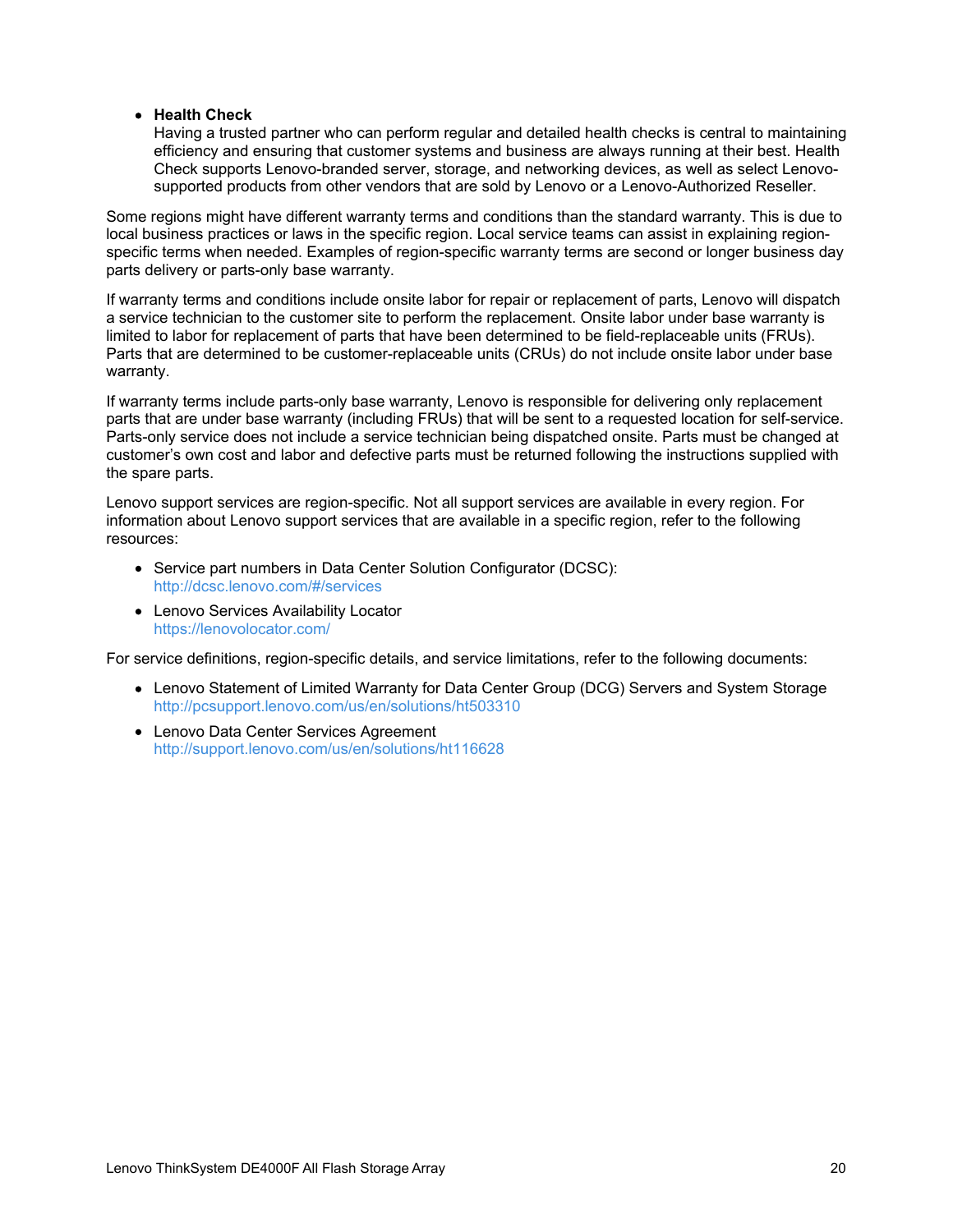### **Services**

Lenovo Services is a dedicated partner to your success. Our goal is to reduce your capital outlays, mitigate your IT risks, and accelerate your time to productivity.

**Note**: Some service options may not be available in all countries. For more information, go to <https://www.lenovo.com/systems/services>. For information about Lenovo service upgrade offerings that are available in your region, contact your local Lenovo sales representative or business partner.

Here's a more in-depth look at what we can do for you:

#### **Asset Recovery Services**

Asset Recovery Services (ARS) helps customers recover the maximum value from their end-of-life equipment in a cost-effective and secure way. On top of simplifying the transition from old to new equipment, ARS mitigates environmental and data security risks associated with data center equipment disposal. Lenovo ARS is a cash-back solution for equipment based on its remaining market value, yielding maximum value from aging assets and lowering total cost of ownership for your customers. For more information, see the ARS page, https://lenovopress.com/lp1266-reduce-e[waste-and-grow-your-bottom-line-with-lenovo-ars.](https://lenovopress.com/lp1266-reduce-e-waste-and-grow-your-bottom-line-with-lenovo-ars)

#### **Assessment Services**

An Assessment helps solve your IT challenges through an onsite, multi-day session with a Lenovo technology expert. We perform a tools-based assessment which provides a comprehensive and thorough review of a company's environment and technology systems. In addition to the technology based functional requirements, the consultant also discusses and records the non-functional business requirements, challenges, and constraints. Assessments help organizations like yours, no matter how large or small, get a better return on your IT investment and overcome challenges in the ever-changing technology landscape.

#### **Design Services**

Professional Services consultants perform infrastructure design and implementation planning to support your strategy. The high-level architectures provided by the assessment service are turned into low level designs and wiring diagrams, which are reviewed and approved prior to implementation. The implementation plan will demonstrate an outcome-based proposal to provide business capabilities through infrastructure with a risk-mitigated project plan.

#### **Basic Hardware Installation**

Lenovo experts can seamlessly manage the physical installation of your server, storage, or networking hardware. Working at a time convenient for you (business hours or off shift), the technician will unpack and inspect the systems on your site, install options, mount in a rack cabinet, connect to power and network, check and update firmware to the latest levels, verify operation, and dispose of the packaging, allowing your team to focus on other priorities.

#### **Deployment Services**

When investing in new IT infrastructures, you need to ensure your business will see quick time to value with little to no disruption. Lenovo deployments are designed by development and engineering teams who know our Products & Solutions better than anyone else, and our technicians own the process from delivery to completion. Lenovo will conduct remote preparation and planning, configure & integrate systems, validate systems, verify and update appliance firmware, train on administrative tasks, and provide post-deployment documentation. Customer's IT teams leverage our skills to enable IT staff to transform with higher level roles and tasks.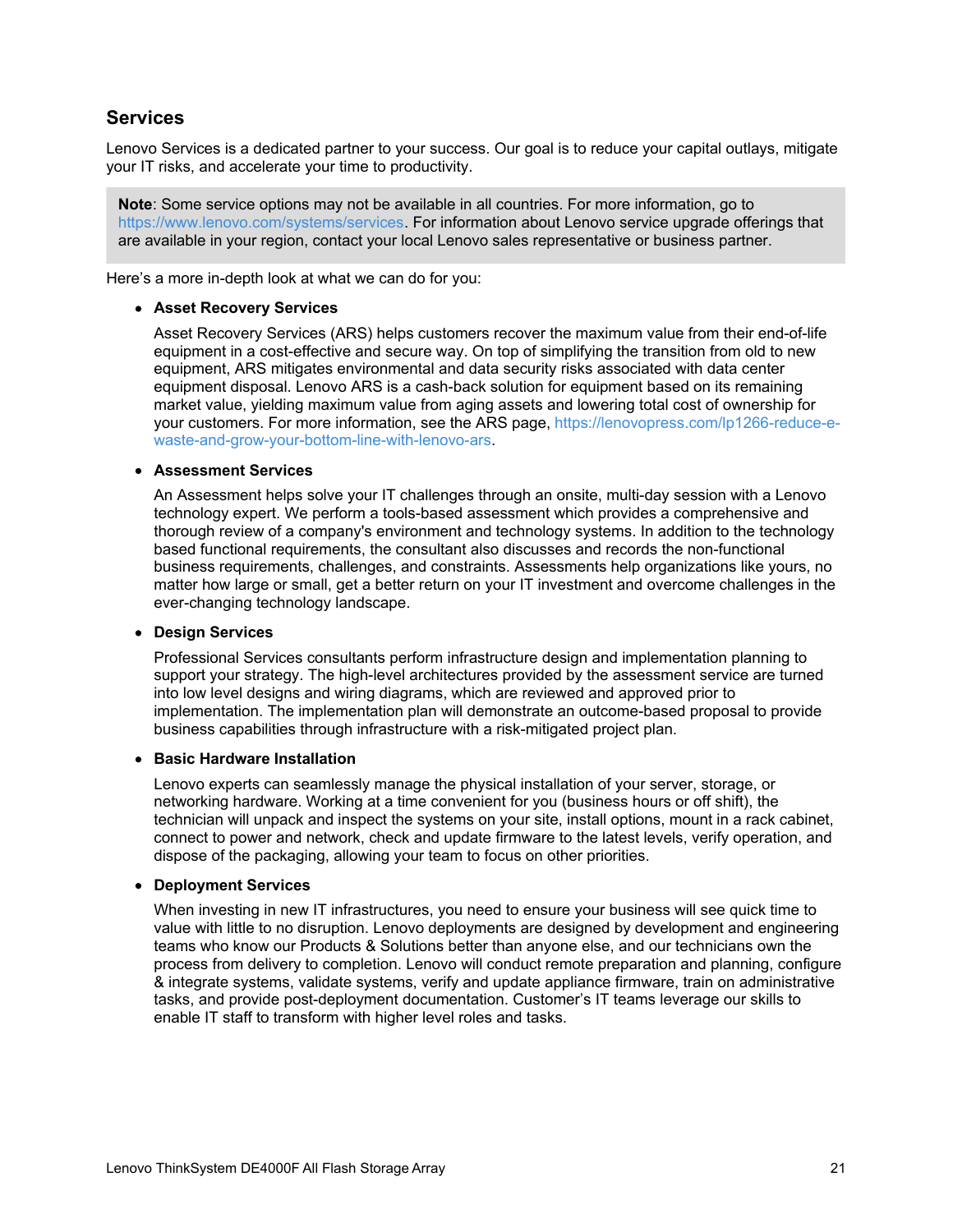#### **Integration, Migration, and Expansion Services**

Move existing physical & virtual workloads easily, or determine technical requirements to support increased workloads while maximizing performance. Includes tuning, validation, and documenting ongoing run processes. Leverage migration assessment planning documents to perform necessary migrations.

### **Regulatory compliance**

The ThinkSystem DE Series enclosures conform to the following regulations:

- United States: FCC Part 15, Class A; UL 60950-1 and 62368-1
- Canada: ICES-003, Class A; CAN/CSA-C22.2 60950-1 and 62368-1
- Argentina: IEC60950-1
- Mexico NOM
- European Union: CE Mark (EN55032 Class A, EN55024, IEC/EN60950-1 and 62368-1); ROHS Directive 2011/65/EU
- Russia, Kazakhstan, Belarus: EAC
- China: CCC GB 4943.1, GB 17625.1, GB 9254 Class A; CELP; CECP
- India: BIS
- Japan: VCCI, Class A
- Taiwan: BSMI CNS 13438, Class A; CNS 14336-1
- Korea KN32/35, Class A
- Australia/New Zealand: AS/NZS CISPR 22 Class A

### **Interoperability**

Lenovo provides end-to-end storage compatibility testing to deliver interoperability throughout the network. The ThinkSystem DE4000F All Flash Storage Array supports attachment to Lenovo ThinkSystem, System x, and Flex System hosts by using SAS, iSCSI, or Fibre Channel storage connectivity protocols.

The following sections list adapters and Ethernet LAN and FC SAN switches that are currently offered by Lenovo that can be used with the ThinkSystem DE4000F All Flash Storage Array in IT solutions:

- [Adapters](#page-21-0)
- **[Ethernet](#page-23-0) LAN switches**
- Fibre Channel SAN [switches](#page-23-1)

**Note:** Tables that are provided in these sections are for ordering reference purposes only.

For end-to-end storage configuration support, refer to the Lenovo Storage Interoperation Center (LSIC): <https://datacentersupport.lenovo.com/us/en/lsic>

Use the LSIC to select the known components of your configuration and then get a list all other supported combinations, with details about supported hardware, firmware, operating systems, and drivers, plus any additional configuration notes. View results on screen or export them to Excel.

### <span id="page-21-0"></span>**Adapters**

This section lists the adapters for the following types of storage connectivity:

- SAS [connectivity](#page-22-0)
- **iSCSI [connectivity](#page-22-1)**
- Fibre Channel [connectivity](#page-22-2)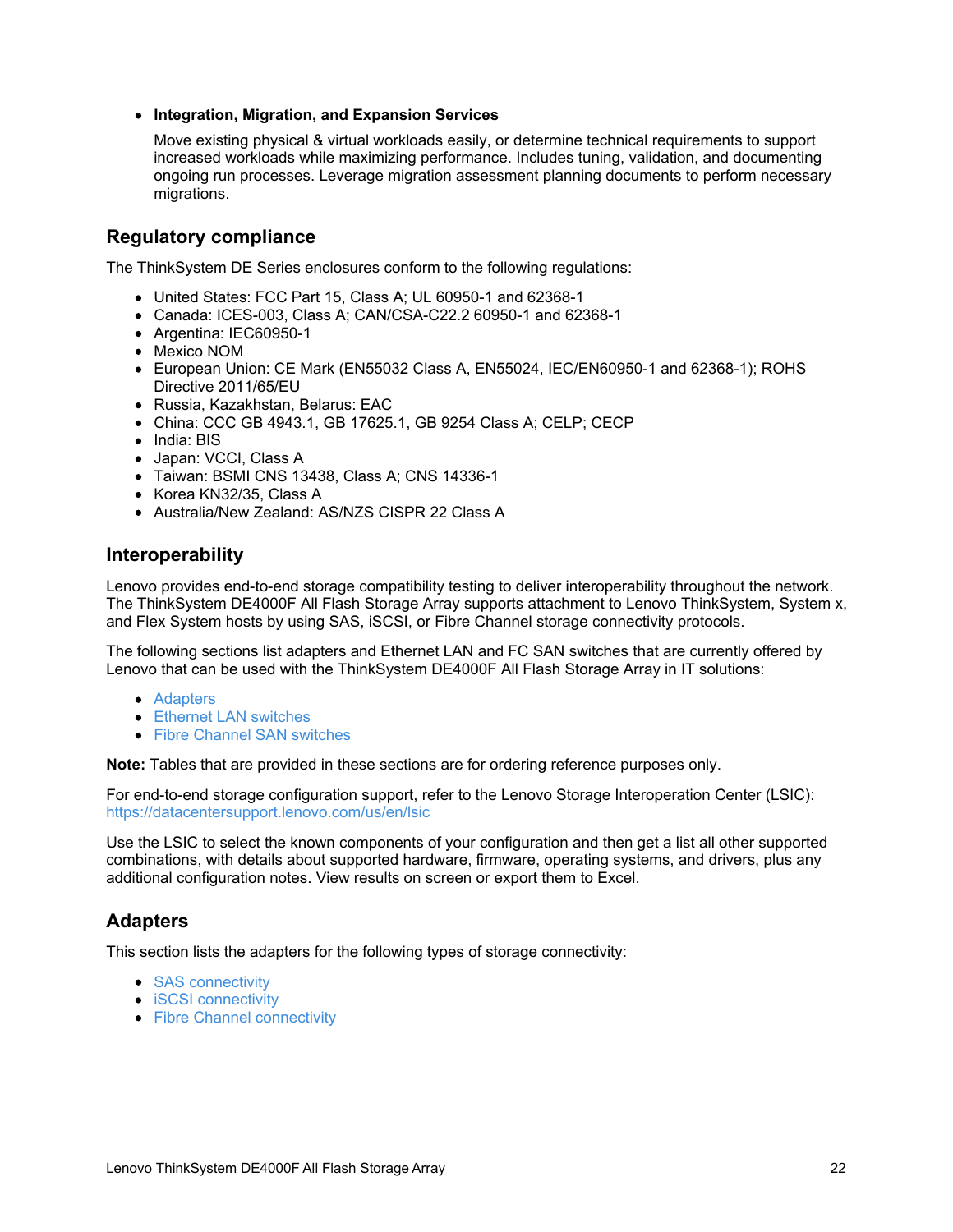### <span id="page-22-0"></span>**SAS connectivity**

The following table lists currently available SAS adapters for Lenovo servers that are compatible with the ThinkSystem DE4000F SAS storage (direct attach). Other SAS HBAs also might be supported (see the Interoperability Matrix for details).

#### Table 18. SAS adapters

| <b>Description</b>                    | <b>Part number</b> |
|---------------------------------------|--------------------|
| ThinkSystem SAS HBAs                  |                    |
| ThinkSystem 430-8e SAS/SATA 12Gb HBA  | 7Y37A01090         |
| ThinkSystem 430-16e SAS/SATA 12Gb HBA | 7Y37A01091         |
| System x SAS HBAs                     |                    |
| N2225 SAS/SATA HBA (12Gb)             | 00AE912            |
| N2226 SAS/SATA HBA (12Gb)             | 00AE916            |

### <span id="page-22-1"></span>**iSCSI connectivity**

The ThinkSystem DE4000F supports iSCSI attachments via standard 1 Gb, 10 Gb, or 25 Gb Ethernet connections (direct attach or switch-based). Any compatible Ethernet switch, including Lenovo ThinkSystem and RackSwitch Ethernet switches and embedded Flex System Ethernet I/O modules, can be used to provide iSCSI connectivity for the ThinkSystem DE4000F storage.

With software iSCSI initiators, any supported 1 Gb, 10 Gb, or 25 Gb Ethernet adapter for Lenovo servers is compatible with the ThinkSystem DE4000F iSCSI storage.

#### <span id="page-22-2"></span>**Fibre Channel connectivity**

The ThinkSystem DE4000F supports direct FC attachments and FC switch-based attachments. Lenovo B Series and DB Series FC SAN switches and directors can be used to provide FC connectivity.

Currently available FC adapters for Lenovo servers that are compatible with the ThinkSystem DE4000F FC storage are listed in the following table. Other FC HBAs also might be supported (see the Interoperability Matrix for details).

| <b>Description</b>                                                            | Part number |
|-------------------------------------------------------------------------------|-------------|
| ThinkSystem HBAs: 32 Gb FC                                                    |             |
| ThinkSystem Emulex LPe35000 32Gb 1-port PCIe Fibre Channel Adapter            | 4XC7A08250  |
| ThinkSystem Emulex LPe35002 32Gb 2-port PCIe Fibre Channel Adapter            | 4XC7A08251  |
| ThinkSystem Emulex LPe32000-M6-LP PCIe 32Gb 1-Port SFP+ Fibre Channel Adapter | 7ZT7A00517  |
| ThinkSystem Emulex LPe32002-M6-LP PCIe 32Gb 2-Port SFP+ Fibre Channel Adapter | 7ZT7A00519  |
| ThinkSystem QLogic QLE2740 PCIe 32Gb 1-Port SFP+ Fibre Channel Adapter        | 7ZT7A00516  |
| ThinkSystem QLogic QLE2742 PCIe 32Gb 2-Port SFP+ Fibre Channel Adapter        | 7ZT7A00518  |
| System x HBAs: 16 Gb FC                                                       |             |
| Emulex 16Gb Gen6 FC Single-port HBA (LPe31000)                                | 01CV830     |
| Emulex 16Gb Gen6 FC Dual-port HBA (LPe31002)                                  | 01CV840     |
| Emulex 16Gb FC Single-port HBA (LPe16000)                                     | 81Y1655     |
| Emulex 16Gb FC Dual-port HBA (LPe16002)                                       | 81Y1662     |
| QLogic 16Gb Enhanced Gen5 FC Single-port HBA (QLE2690)                        | 01CV750     |

Table 19. Fibre Channel adapters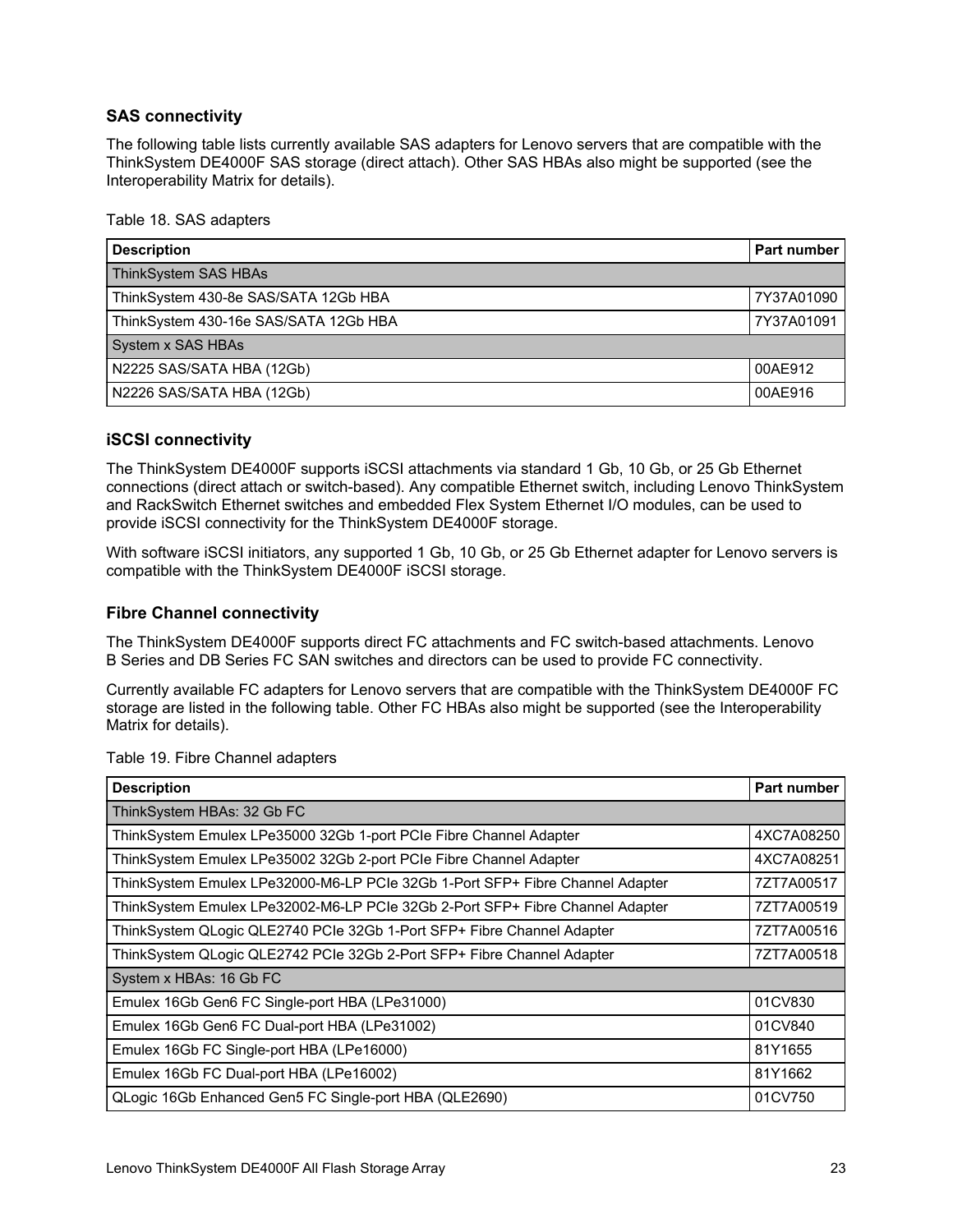| <b>Description</b>                                                    | <b>Part number</b> |
|-----------------------------------------------------------------------|--------------------|
| QLogic 16Gb Enhanced Gen5 FC Dual-port HBA (QLE2692)                  | 01CV760            |
| QLogic 16Gb FC Single-port HBA (QLE2660)                              | 00Y3337            |
| QLogic 16Gb FC Dual-port HBA (QLE2662)                                | 00Y3341            |
| Flex System HBAs: 16 Gb FC                                            |                    |
| ThinkSystem Emulex LPm16002B-L Mezz 16Gb 2-Port Fibre Channel Adapter | 7ZT7A00521         |
| ThinkSystem Emulex LPm16004B-L Mezz 16Gb 4-Port Fibre Channel Adapter | 7ZT7A00522         |
| ThinkSystem QLogic QML2692 Mezz 16Gb 2-Port Fibre Channel Adapter     | 7ZT7A00520         |

## <span id="page-23-0"></span>**Ethernet LAN switches**

The following table lists currently available embedded Ethernet switches and pass-thru modules for Flex System that can be used with the ThinkSystem DE4000F All Flash Storage Array in IT solutions.

Table 21. Embedded Ethernet switches for Flex System

| <b>Description</b>                                          | Part number |
|-------------------------------------------------------------|-------------|
| 1 Gb Ethernet (iSCSI connectivity)                          |             |
| Lenovo Flex System EN2092 1Gb Ethernet Scalable Switch      | 49Y4294     |
| 10 Gb Ethernet (iSCSI connectivity)                         |             |
| Lenovo Flex System Fabric EN4093R 10Gb Scalable Switch      | 00FM514     |
| Lenovo Flex System SI4091 10Gb System Interconnect Module   | 00FE327     |
| Lenovo Flex System Fabric SI4093 System Interconnect Module | 00FM518     |
| 25 Gb Ethernet (iSCSI connectivity)                         |             |
| Lenovo ThinkSystem NE2552E Flex Switch                      | 4SG7A08868  |
| Pass-thru modules (require a compatible external switch)    |             |
| Lenovo Flex System EN4091 10Gb Ethernet Pass-thru           | 88Y6043     |

For more information, see the list of Product Guides in the Blade Network Modules category: <http://lenovopress.com/servers/blades/networkmodule#rt=product-guide>

## <span id="page-23-1"></span>**Fibre Channel SAN switches**

Lenovo offers the ThinkSystem DB Series of Fibre Channel SAN switches and directors for highperformance storage expansion. See the DB Series product guides for models and configuration options:

ThinkSystem DB Series SAN Switches and Directors: <https://lenovopress.com/storage/switches/rack#rt=product-guide>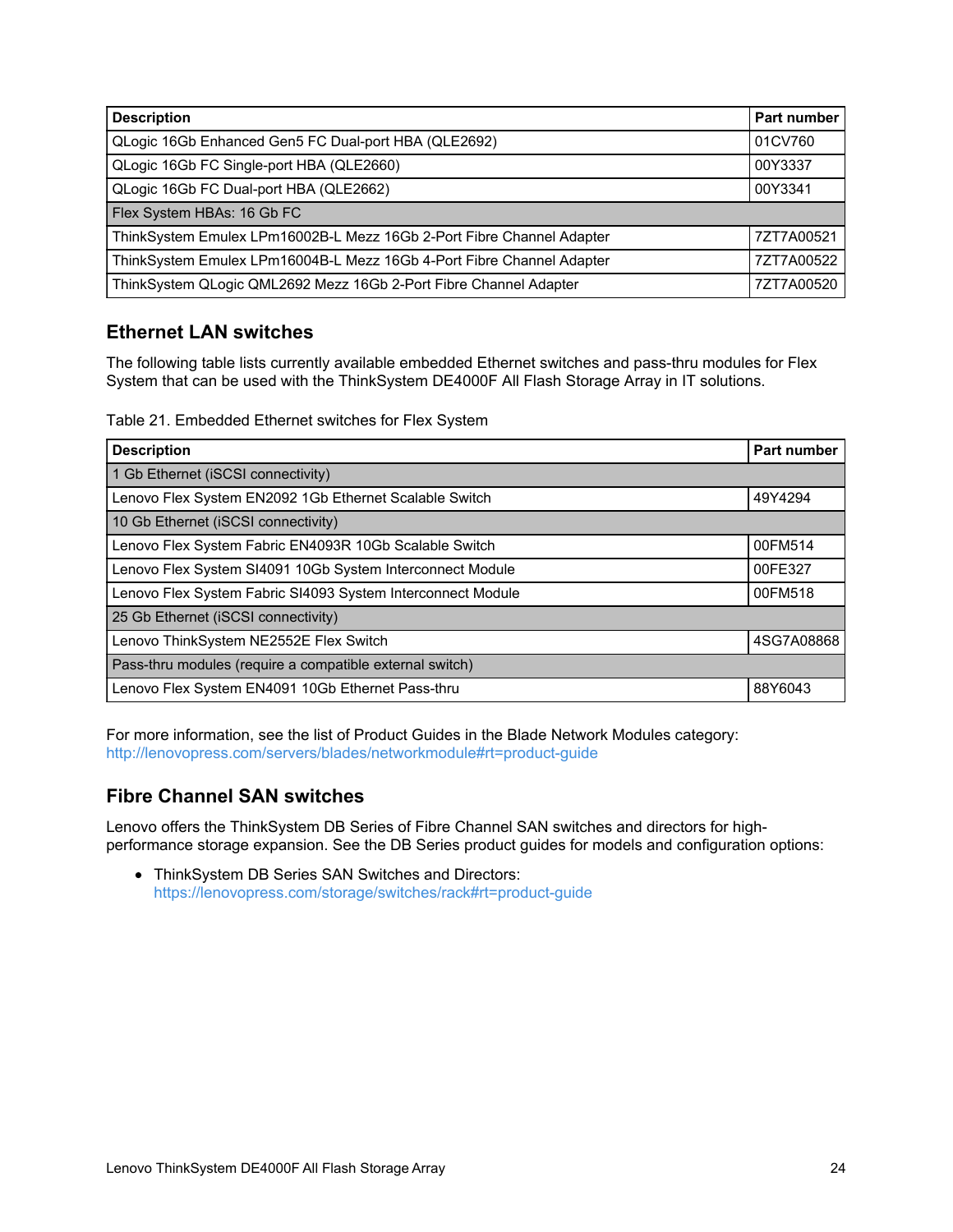## **Rack cabinets**

The following table lists the supported rack cabinets.

| Part number | <b>Description</b>                |
|-------------|-----------------------------------|
| 93072RX     | 25U Standard Rack                 |
| 93072PX     | 25U Static S2 Standard Rack       |
| 93634PX     | 42U 1100mm Dynamic Rack           |
| 93634EX     | 42U 1100mm Dynamic Expansion Rack |
| 93604PX     | 42U 1200mm Deep Dynamic Rack      |
| 93614PX     | 42U 1200mm Deep Static Rack       |
| 93084EX     | 42U Enterprise Expansion Rack     |
| 93084PX     | 42U Enterprise Rack               |
| 93074RX     | 42U Standard Rack                 |

Table 22. Rack cabinets

For specifications about these racks, see the Lenovo Rack Cabinet Reference, available from: <https://lenovopress.com/lp1287-lenovo-rack-cabinet-reference>

For more information, see the list of Product Guides in the Rack cabinets category: <https://lenovopress.com/servers/options/racks>

### **Power distribution units**

The following table lists the power distribution units (PDUs) that are offered by Lenovo.

| <b>Part number   Description</b>                                        |                                                                                              |  |
|-------------------------------------------------------------------------|----------------------------------------------------------------------------------------------|--|
| OU Basic PDUs                                                           |                                                                                              |  |
| 00YJ776                                                                 | 0U 36 C13/6 C19 24A/200-240V 1 Phase PDU with NEMA L6-30P line cord                          |  |
| 00YJ777                                                                 | 0U 36 C13/6 C19 32A/200-240V 1 Phase PDU with IEC60309 332P6 line cord                       |  |
| 00YJ778                                                                 | 0U 21 C13/12 C19 32A/200-240V/346-415V 3 Phase PDU with IEC60309 532P6 line cord             |  |
| 00YJ779                                                                 | 0U 21 C13/12 C19 48A/200-240V 3 Phase PDU with IEC60309 460P9 line cord                      |  |
| Switched and Monitored PDUs                                             |                                                                                              |  |
| 00YJ780                                                                 | 0U 20 C13/4 C19 Switched and Monitored 32A/200-240V/1Ph PDU w/ IEC60309 332P6 line cord      |  |
| 00YJ781                                                                 | 0U 20 C13/4 C19 Switched and Monitored 24A/200-240V/1Ph PDU w/ NEMA L6-30P line cord         |  |
| 00YJ782                                                                 | 0U 18 C13/6 C19 Switched / Monitored 32A/200-240V/346-415V/3Ph PDU w/ IEC60309 532P6<br>cord |  |
| 00YJ783                                                                 | 0U 12 C13/12 C19 Switched and Monitored 48A/200-240V/3Ph PDU w/ IEC60309 460P9 line cord     |  |
| 46M4003                                                                 | 1U 9 C19/3 C13 Switched and Monitored 60A 3 Phase PDU with IEC 309 3P+Gnd line cord          |  |
| 46M4004                                                                 | 1U 12 C13 Switched and Monitored DPI PDU (without line cord)                                 |  |
| 46M4005                                                                 | 1U 12 C13 Switched and Monitored 60A 3 Phase PDU with IEC 309 3P+Gnd line cord               |  |
| Ultra Density Enterprise PDUs (9x IEC 320 C13 + 3x IEC 320 C19 outlets) |                                                                                              |  |
| 71762NX                                                                 | Ultra Density Enterprise C19/C13 PDU Module (without line cord)                              |  |
| 71763NU                                                                 | Ultra Density Enterprise C19/C13 PDU 60A/208V/3ph with IEC 309 3P+Gnd line cord              |  |
| C13 Enterprise PDUs (12x IEC 320 C13 outlets)                           |                                                                                              |  |

Table 23. Power distribution units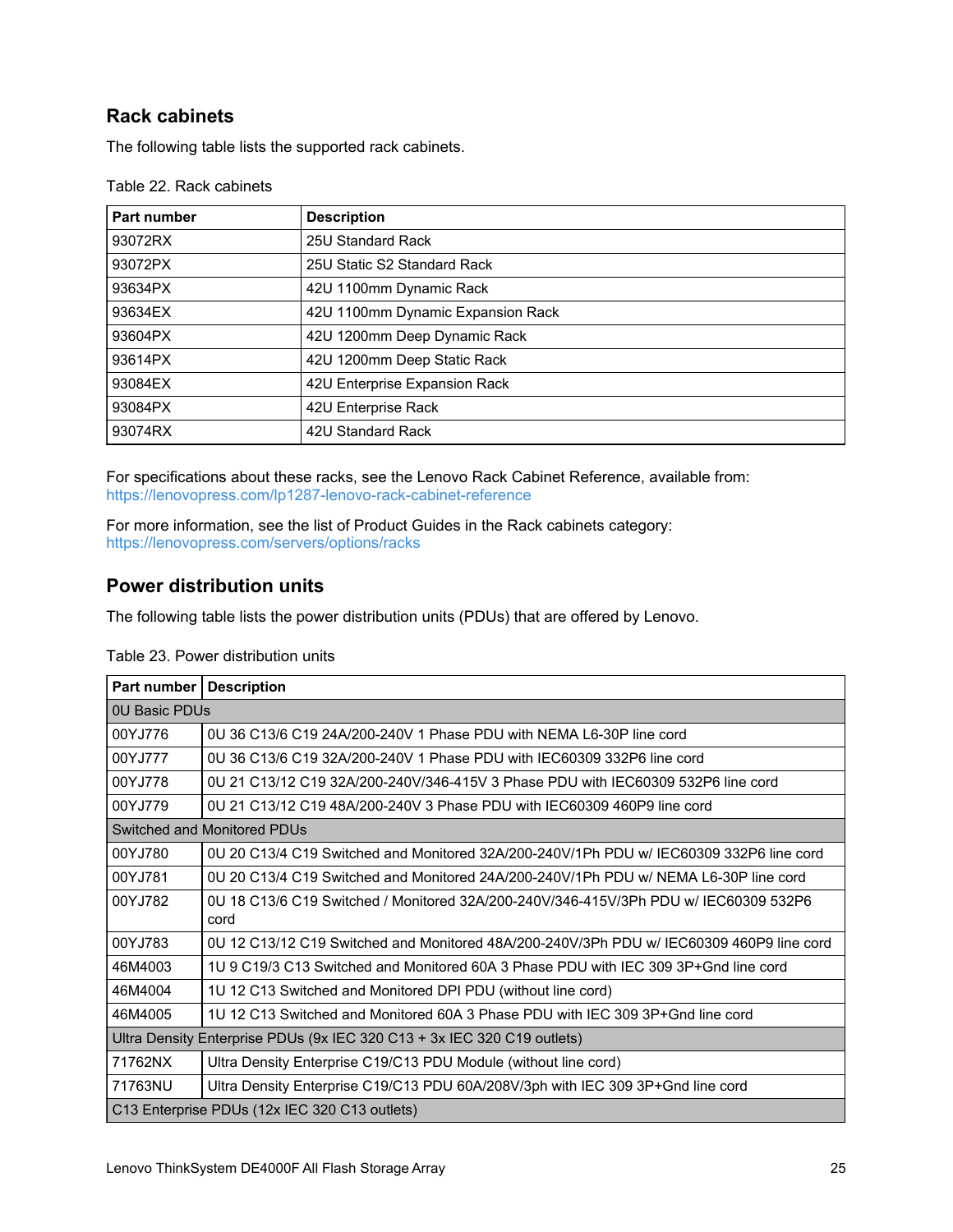| Part number                                       | <b>Description</b>                                                           |  |
|---------------------------------------------------|------------------------------------------------------------------------------|--|
| 39M2816                                           | DPI C13 Enterprise PDU+ (without line cord)                                  |  |
| 39Y8941                                           | DPI Single Phase C13 Enterprise PDU (without line cord)                      |  |
|                                                   | C19 Enterprise PDUs (6x IEC 320 C19 outlets)                                 |  |
| 39Y8948                                           | DPI Single Phase C19 Enterprise PDU (without line cord)                      |  |
| 39Y8923                                           | DPI 60A 3 Phase C19 Enterprise PDU with IEC 309 3P+G (208 V) fixed line cord |  |
| Front-end PDUs (3x IEC 320 C19 outlets)           |                                                                              |  |
| 39Y8938                                           | DPI 30amp/125V Front-end PDU with NEMA L5-30P line cord                      |  |
| 39Y8939                                           | DPI 30amp/250V Front-end PDU with NEMA L6-30P line cord                      |  |
| 39Y8934                                           | DPI 32amp/250V Front-end PDU with IEC 309 2P+Gnd line cord                   |  |
| 39Y8940                                           | DPI 60amp/250V Front-end PDU with IEC 309 2P+Gnd line cord                   |  |
| 39Y8935                                           | DPI 63amp/250V Front-end PDU with IEC 309 2P+Gnd line cord                   |  |
| NEMA PDUs (6x NEMA 5-15R outlets)                 |                                                                              |  |
| 39Y8905                                           | DPI 100-127V PDU with Fixed NEMA L5-15P line cord                            |  |
| Line cords for PDUs that ship without a line cord |                                                                              |  |
| 40K9611                                           | DPI 32a Line Cord (IEC 309 3P+N+G)                                           |  |
| 40K9612                                           | DPI 32a Line Cord (IEC 309 P+N+G)                                            |  |
| 40K9613                                           | DPI 63a Cord (IEC 309 P+N+G)                                                 |  |
| 40K9614                                           | DPI 30a Line Cord (NEMA L6-30P)                                              |  |
| 40K9615                                           | DPI 60a Cord (IEC 309 2P+G)                                                  |  |
| 40K9617                                           | DPI Australian/NZ 3112 Line Cord                                             |  |
| 40K9618                                           | DPI Korean 8305 Line Cord                                                    |  |

For more information, see the Lenovo Press documents in the PDU category: <https://lenovopress.com/servers/options/pdu>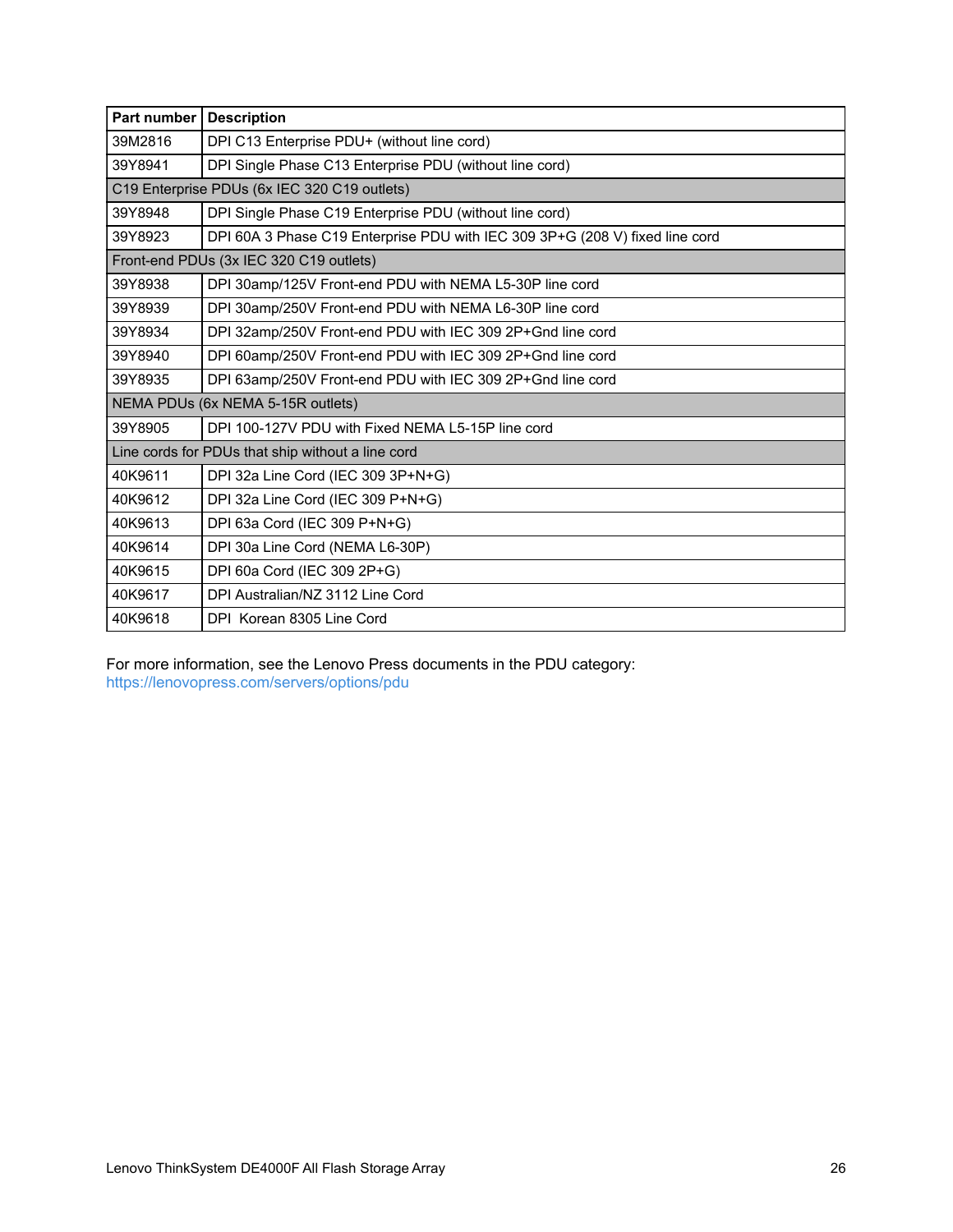## **Uninterruptible power supply units**

The following table lists the uninterruptible power supply (UPS) units that are offered by Lenovo.

| Part     |                                                                                                   |
|----------|---------------------------------------------------------------------------------------------------|
| number   | <b>Description</b>                                                                                |
| 55941AX  | RT1.5kVA 2U Rack or Tower UPS (100-125VAC)                                                        |
| 55941KX  | RT1.5kVA 2U Rack or Tower UPS (200-240VAC)                                                        |
| 55942AX  | RT2.2kVA 2U Rack or Tower UPS (100-125VAC)                                                        |
| 55942KX  | RT2.2kVA 2U Rack or Tower UPS (200-240VAC)                                                        |
| 55943AX  | RT3kVA 2U Rack or Tower UPS (100-125VAC)                                                          |
| 55943KX  | RT3kVA 2U Rack or Tower UPS (200-240VAC)                                                          |
| 55945KX  | RT5kVA 3U Rack or Tower UPS (200-240VAC)                                                          |
| 55946KX  | RT6kVA 3U Rack or Tower UPS (200-240VAC)                                                          |
| 55948KX  | RT8kVA 6U Rack or Tower UPS (200-240VAC)                                                          |
| 55949KX  | RT11kVA 6U Rack or Tower UPS (200-240VAC)                                                         |
| 55948PX  | RT8kVA 6U 3:1 Phase Rack or Tower UPS (380-415VAC)                                                |
| 55949PX  | RT11kVA 6U 3:1 Phase Rack or Tower UPS (380-415VAC)                                               |
| 55943KT+ | ThinkSystem RT3kVA 2U Standard UPS (200-230VAC) (2x C13 10A, 2x GB 10A, 1x C19 16A<br>outlets)    |
| 55943LT+ | ThinkSystem RT3kVA 2U Long Backup UPS (200-230VAC) (2x C13 10A, 2x GB 10A, 1x C19 16A<br>outlets) |
| 55946KT+ | ThinkSystem RT6kVA 5U UPS (200-230VAC) (2x C13 10A outlets, 1x Terminal Block output)             |
| 5594XKT+ | ThinkSystem RT10kVA 5U UPS (200-230VAC) (2x C13 10A outlets, 1x Terminal Block output)            |

Table 24. Uninterruptible power supply units

† Only available in China and countries in the Asia Pacific region.

For more information, see the list of Product Guides in the UPS category: <https://lenovopress.com/servers/options/ups>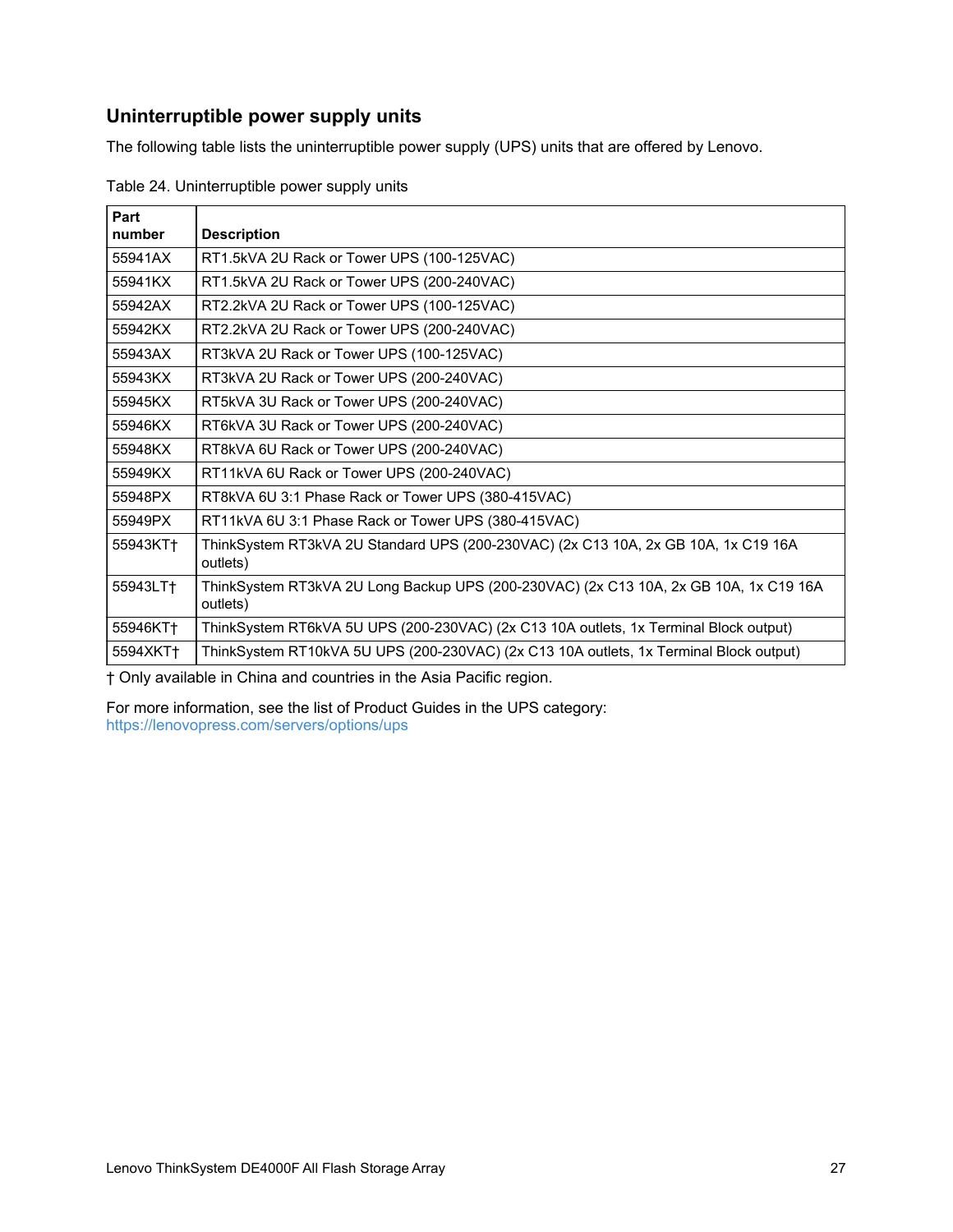## **Lenovo Financial Services**

Lenovo Financial Services reinforces Lenovo's commitment to deliver pioneering products and services that are recognized for their quality, excellence, and trustworthiness. Lenovo Financial Services offers financing solutions and services that complement your technology solution anywhere in the world.

We are dedicated to delivering a positive finance experience for customers like you who want to maximize your purchase power by obtaining the technology you need today, protect against technology obsolescence, and preserve your capital for other uses.

We work with businesses, non-profit organizations, governments and educational institutions to finance their entire technology solution. We focus on making it easy to do business with us. Our highly experienced team of finance professionals operates in a work culture that emphasizes the importance of providing outstanding customer service. Our systems, processes and flexible policies support our goal of providing customers with a positive experience.

We finance your entire solution. Unlike others, we allow you to bundle everything you need from hardware and software to service contracts, installation costs, training fees, and sales tax. If you decide weeks or months later to add to your solution, we can consolidate everything into a single invoice.

Our Premier Client services provide large accounts with special handling services to ensure these complex transactions are serviced properly. As a premier client, you have a dedicated finance specialist who manages your account through its life, from first invoice through asset return or purchase. This specialist develops an in-depth understanding of your invoice and payment requirements. For you, this dedication provides a high-quality, easy, and positive financing experience.

For your region specific offers please ask your Lenovo sales representative or your technology provider about the use of Lenovo Financial Services. For more information, see the following Lenovo website:

<https://www.lenovo.com/us/en/landingpage/lenovo-financial-services/>

### **Related publications and links**

For more information, see the following resources:

- Lenovo SAN Storage product page <http://www.lenovo.com/us/en/c/storage-area-network>
- ThinkSystem DE Series product page <https://www.lenovo.com/us/en/data-center/storage/storage-area-network/c/thinksystem-de-series>
- ThinkSystem DE All Flash Array interactive 3D Tour <https://lenovopress.com/lp0956-thinksystem-de-all-flash-interactive-3d-tour>
- ThinkSystem DE All-Flash Array datasheet <https://lenovopress.com/ds0051-lenovo-thinksystem-de-series-all-flash-array>
- Lenovo Data Center Solution Configurator <http://dcsc.lenovo.com>
- Lenovo Data Center Support <http://datacentersupport.lenovo.com>

## **Related product families**

Product families related to this document are the following:

- Lenovo [Storage](http://lenovopress.com/storage/san/lenovo)
- DE Series [Storage](http://lenovopress.com/storage/thinksystem/de-series)
- **[External](http://lenovopress.com/servers/options/external-storage) Storage**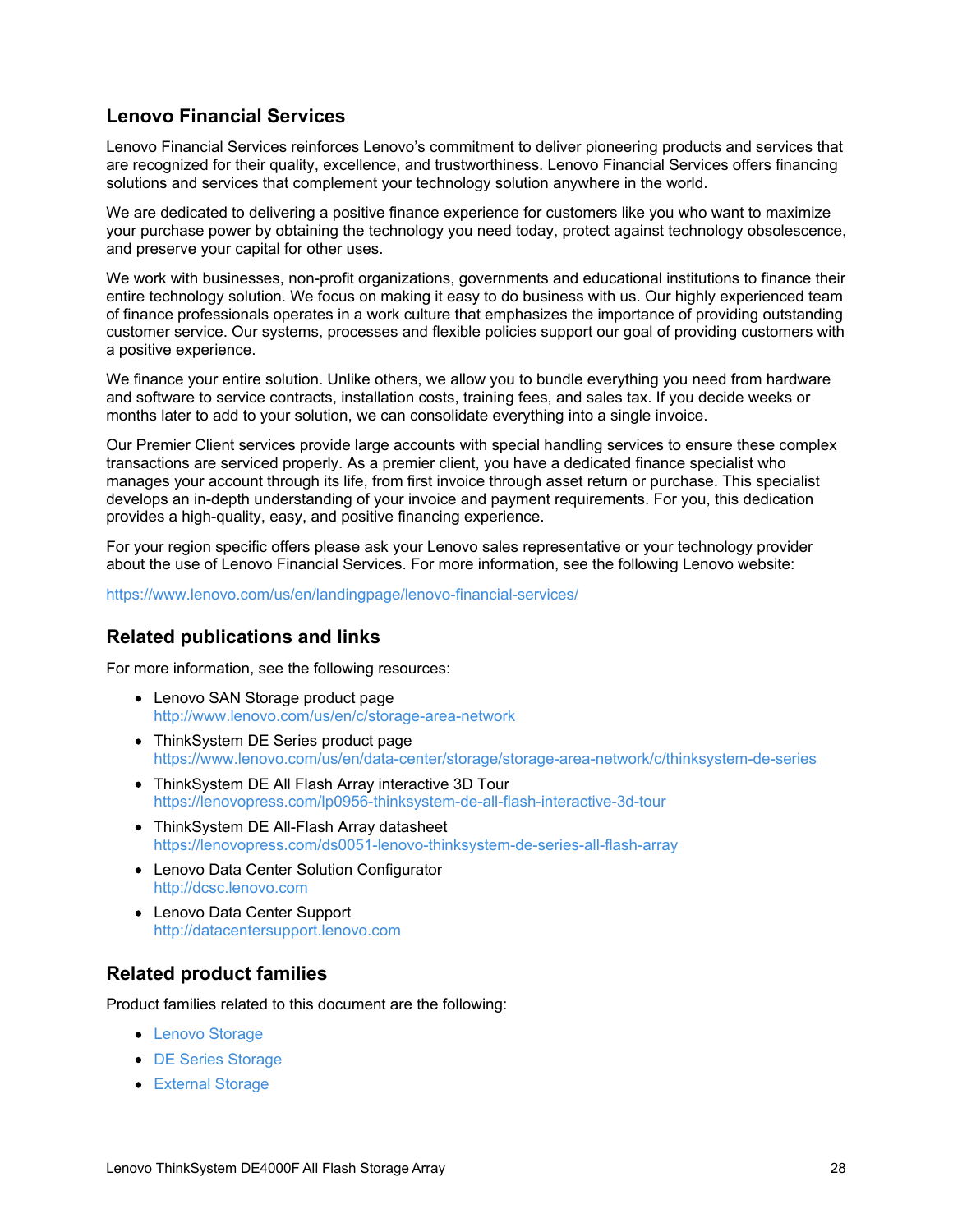### **Notices**

Lenovo may not offer the products, services, or features discussed in this document in all countries. Consult your local Lenovo representative for information on the products and services currently available in your area. Any reference to a Lenovo product, program, or service is not intended to state or imply that only that Lenovo product, program, or service may be used. Any functionally equivalent product, program, or service that does not infringe any Lenovo intellectual property right may be used instead. However, it is the user's responsibility to evaluate and verify the operation of any other product, program, or service. Lenovo may have patents or pending patent applications covering subject matter described in this document. The furnishing of this document does not give you any license to these patents. You can send license inquiries, in writing, to:

Lenovo (United States), Inc. 1009 Think Place - Building One Morrisville, NC 27560 U.S.A. Attention: Lenovo Director of Licensing

LENOVO PROVIDES THIS PUBLICATION "AS IS" WITHOUT WARRANTY OF ANY KIND, EITHER EXPRESS OR IMPLIED, INCLUDING, BUT NOT LIMITED TO, THE IMPLIED WARRANTIES OF NON-INFRINGEMENT, MERCHANTABILITY OR FITNESS FOR A PARTICULAR PURPOSE. Some jurisdictions do not allow disclaimer of express or implied warranties in certain transactions, therefore, this statement may not apply to you.

This information could include technical inaccuracies or typographical errors. Changes are periodically made to the information herein; these changes will be incorporated in new editions of the publication. Lenovo may make improvements and/or changes in the product(s) and/or the program(s) described in this publication at any time without notice.

The products described in this document are not intended for use in implantation or other life support applications where malfunction may result in injury or death to persons. The information contained in this document does not affect or change Lenovo product specifications or warranties. Nothing in this document shall operate as an express or implied license or indemnity under the intellectual property rights of Lenovo or third parties. All information contained in this document was obtained in specific environments and is presented as an illustration. The result obtained in other operating environments may vary. Lenovo may use or distribute any of the information you supply in any way it believes appropriate without incurring any obligation to you.

Any references in this publication to non-Lenovo Web sites are provided for convenience only and do not in any manner serve as an endorsement of those Web sites. The materials at those Web sites are not part of the materials for this Lenovo product, and use of those Web sites is at your own risk. Any performance data contained herein was determined in a controlled environment. Therefore, the result obtained in other operating environments may vary significantly. Some measurements may have been made on development-level systems and there is no guarantee that these measurements will be the same on generally available systems. Furthermore, some measurements may have been estimated through extrapolation. Actual results may vary. Users of this document should verify the applicable data for their specific environment.

#### **© Copyright Lenovo 2021. All rights reserved.**

This document, LP0909, was created or updated on April 12, 2021.

Send us your comments in one of the following ways:

- Use the online Contact us review form found at: <http://lenovopress.com/LP0909>
- Send your comments in an e-mail to: [comments@lenovopress.com](mailto:comments@lenovopress.com?subject=Feedback for LP0909)

This document is available online at <http://lenovopress.com/LP0909>.